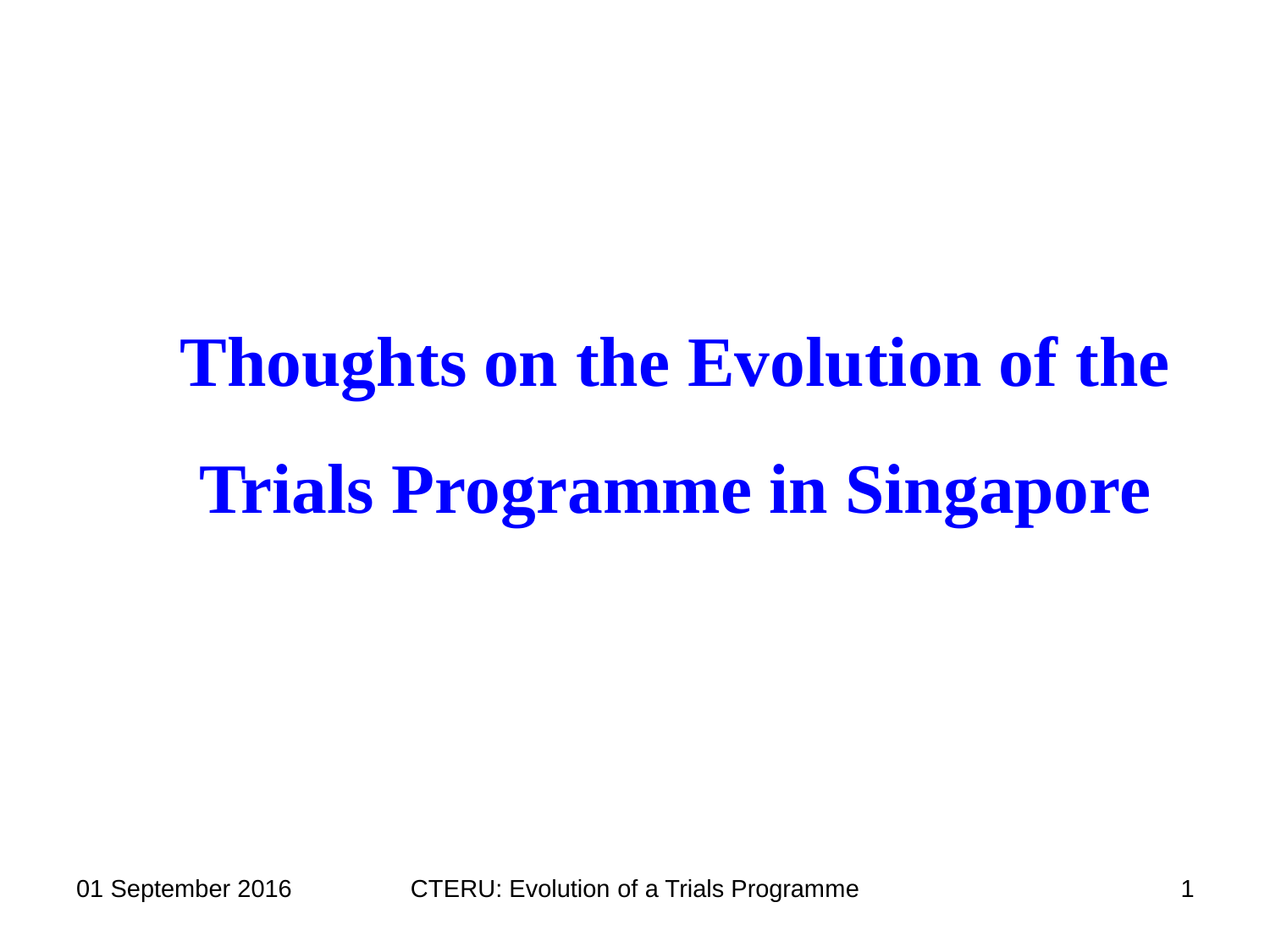### Tuberculosis Trials in Singapore

#### 1940s to 1980s? Tan Tock Seng Hospital collaboration with UK MRC

#### 2015 TRUNCATE-TB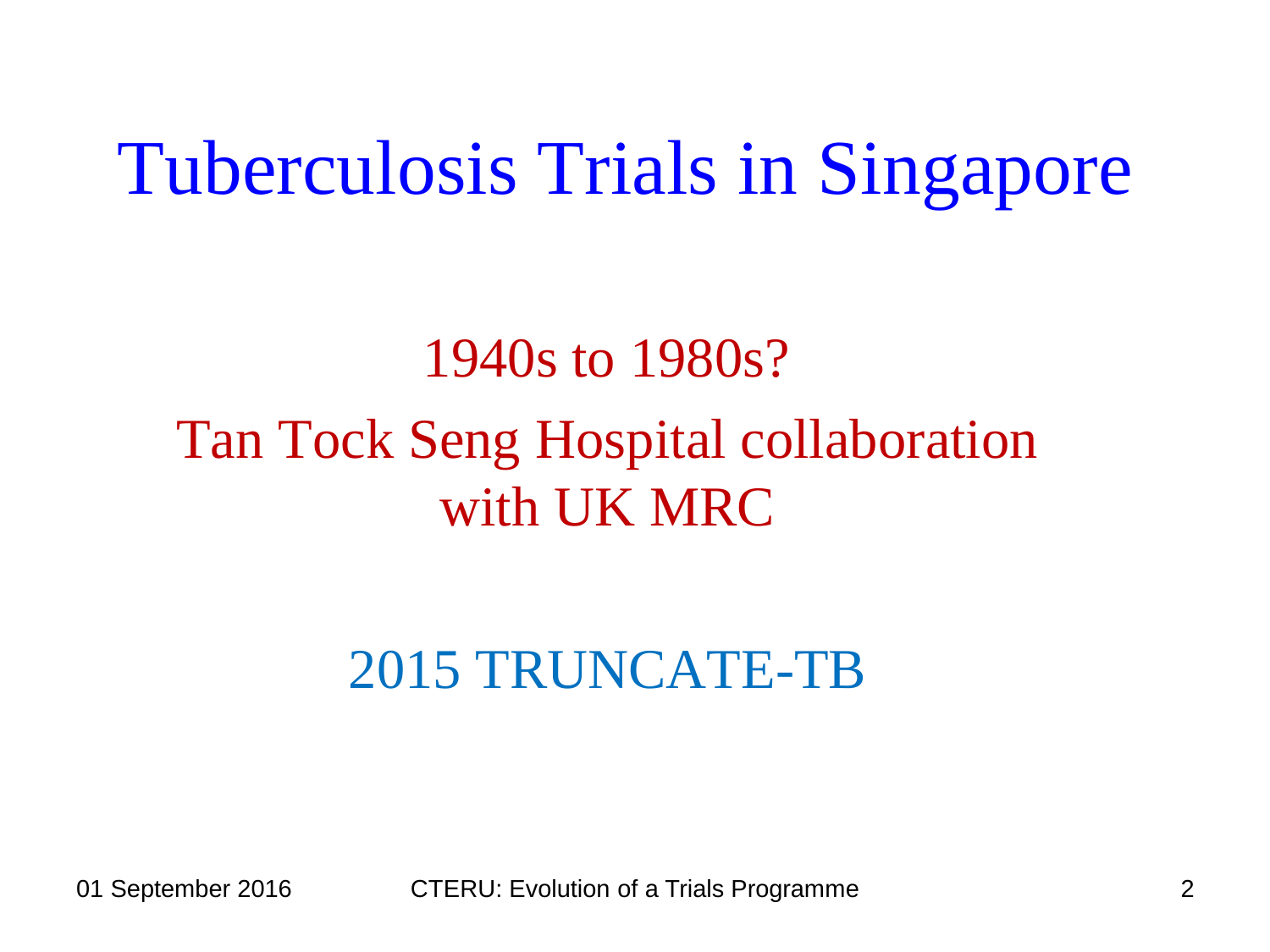

# CTERU: The Beginning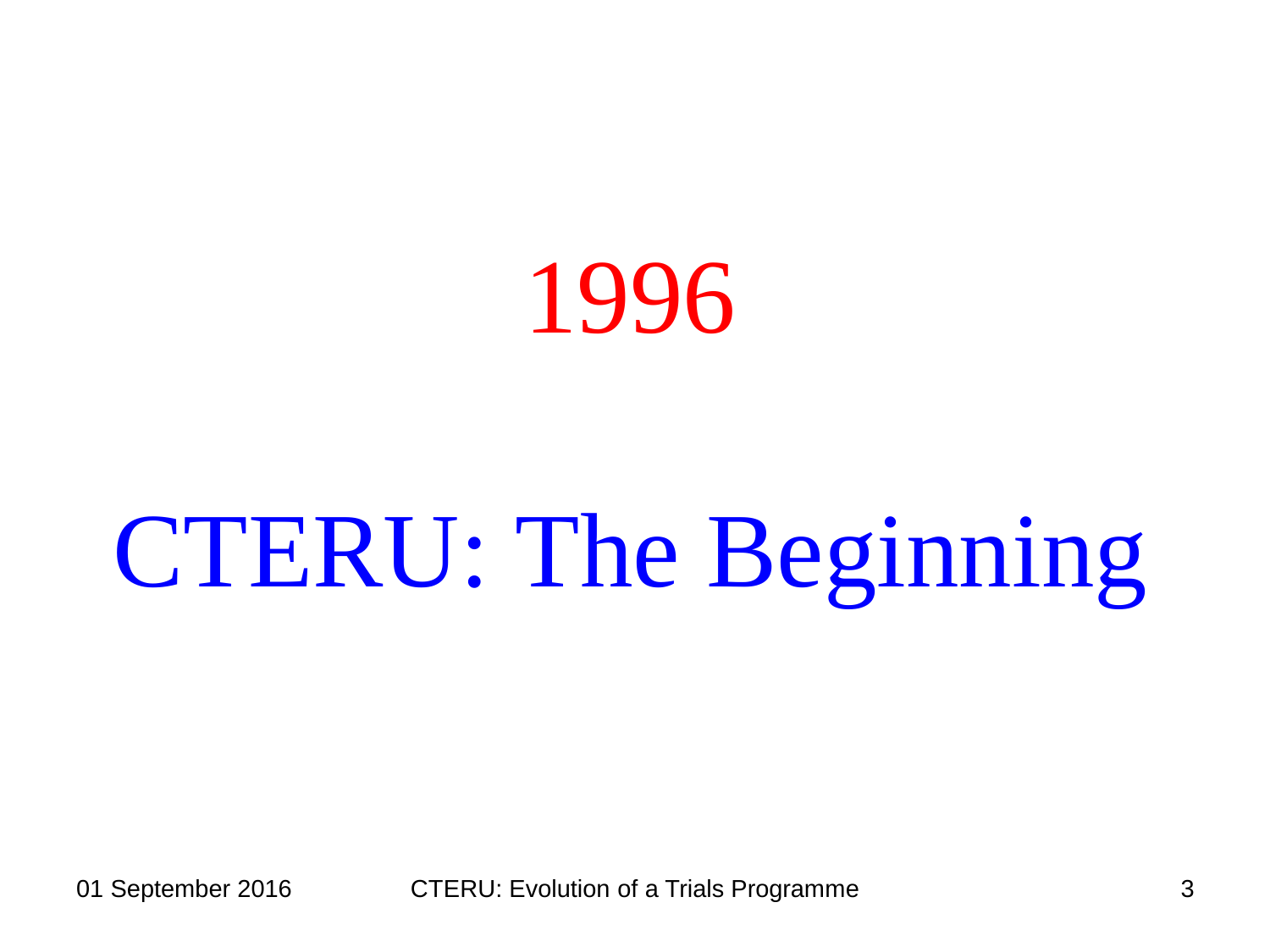#### CTERU

Aim to encourage and support National and Regional Studies particularly RCTs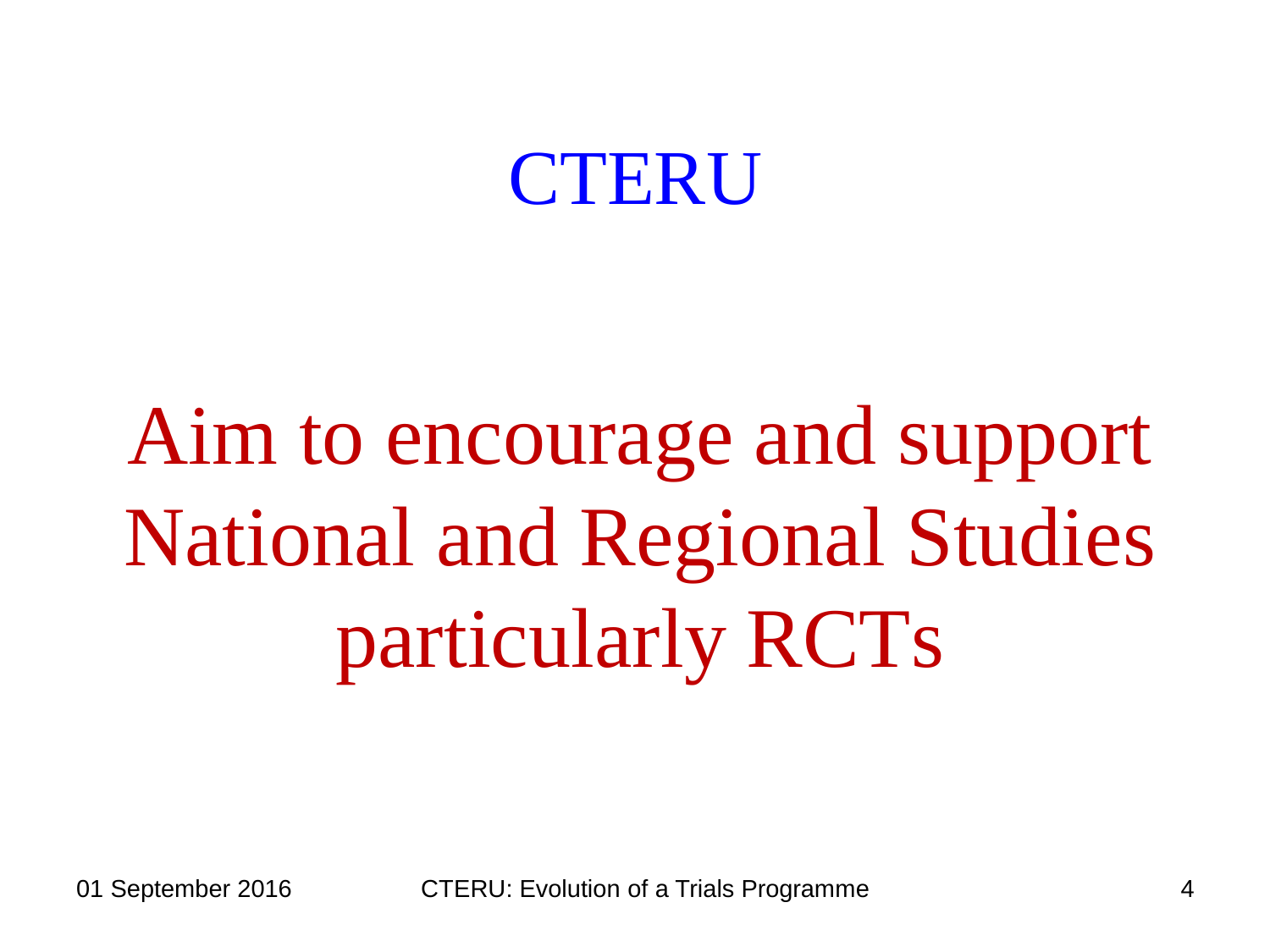## Ongoing International Trials

## Encourage collaboration with RCTs initiated outside of Singapore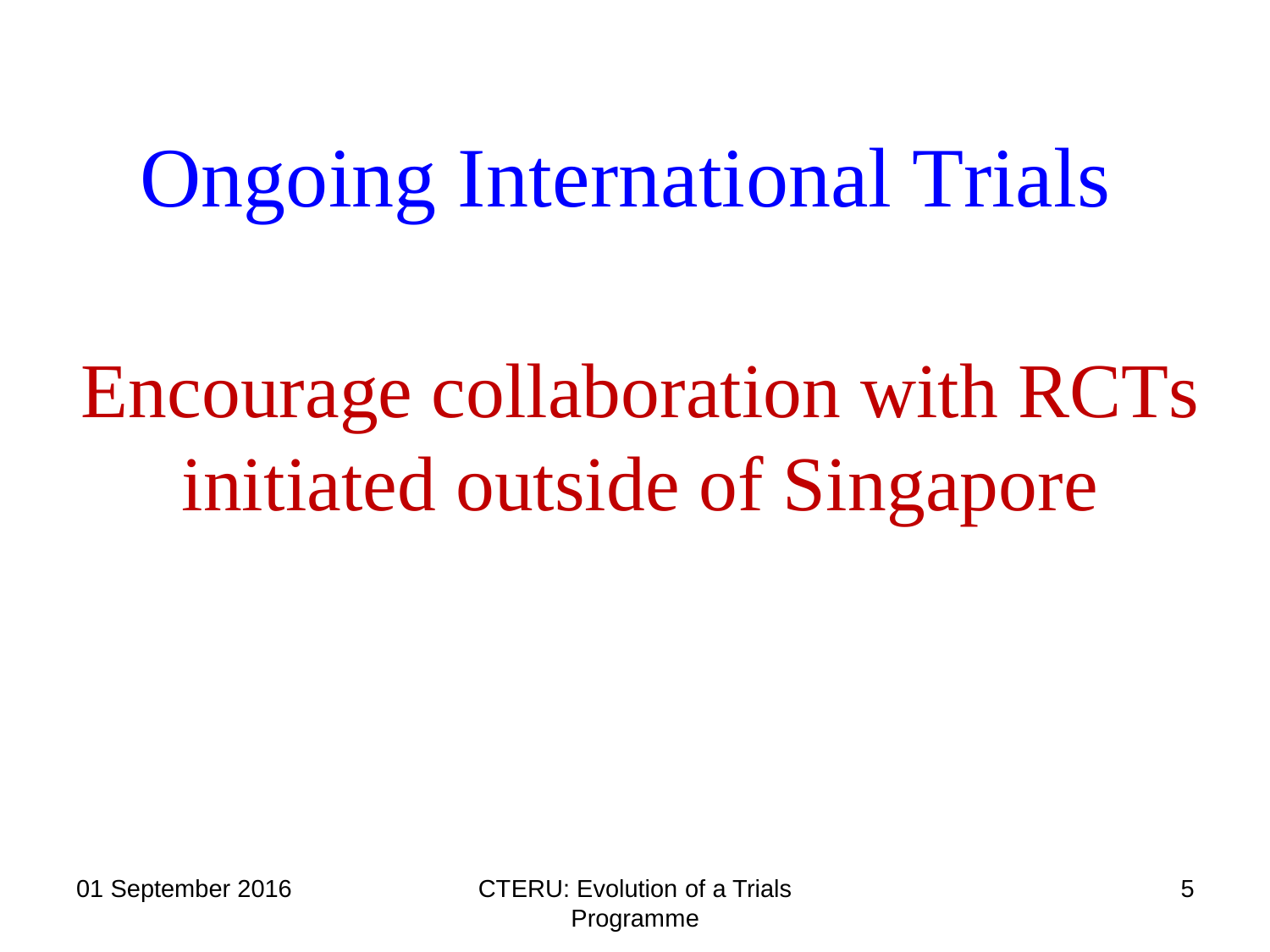## Planning

# Collaboration begins well before RCTs start and publications arise!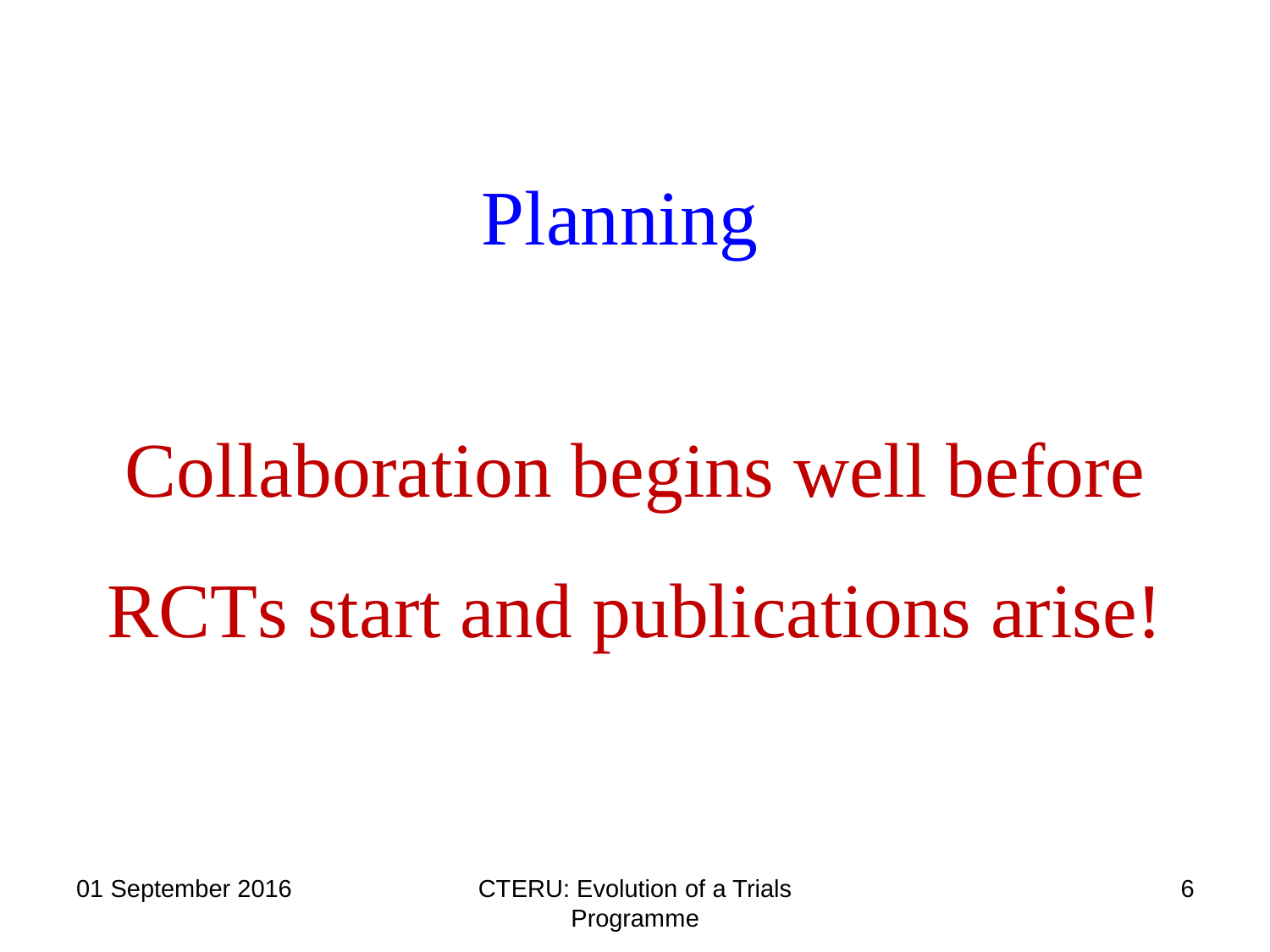#### What was expected of CTERU?

Design Conduct Analysis Reporting Coordination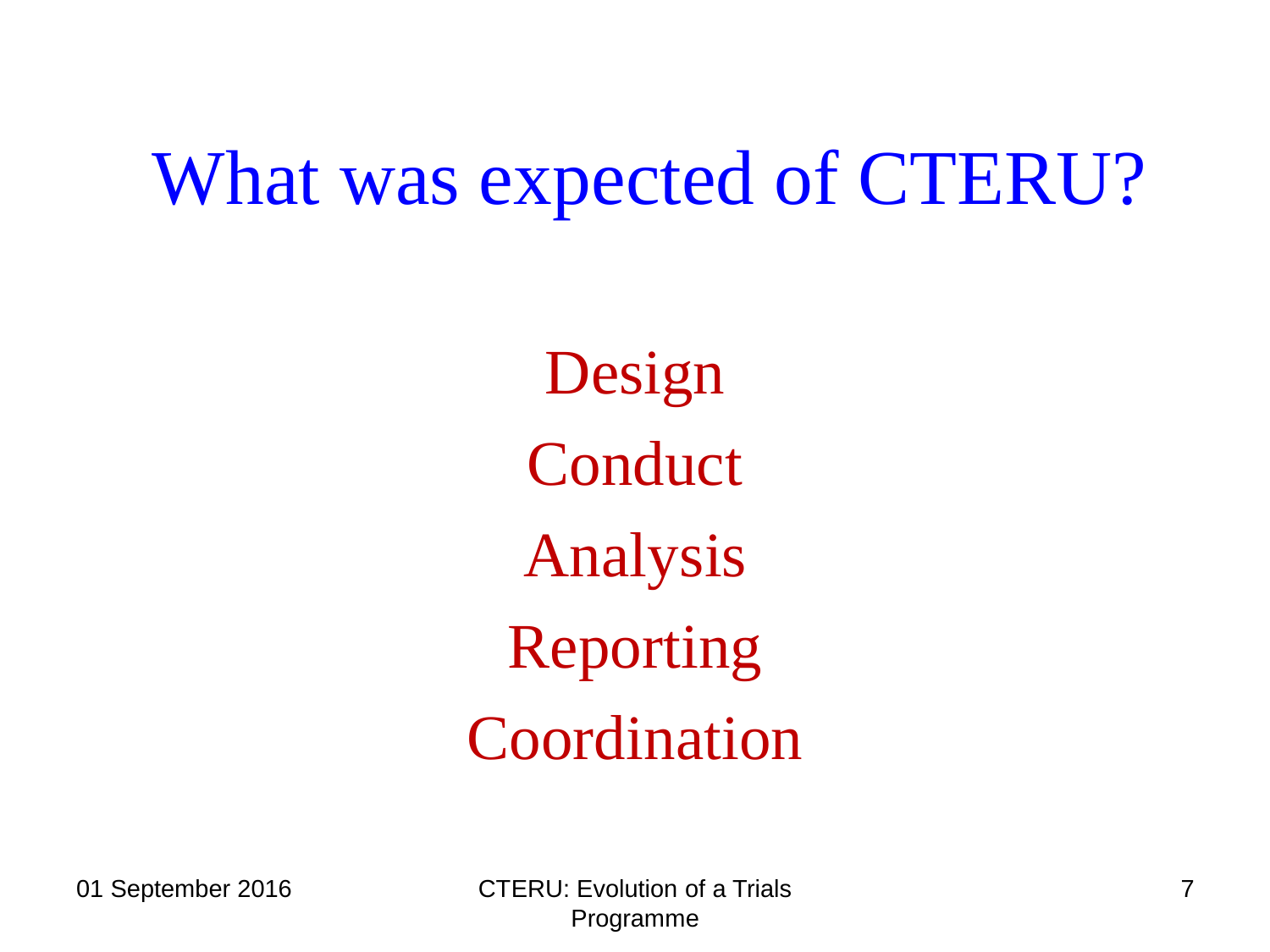# High Early Priority

# Establishing (then Maintaining) Regular contact with the Investigators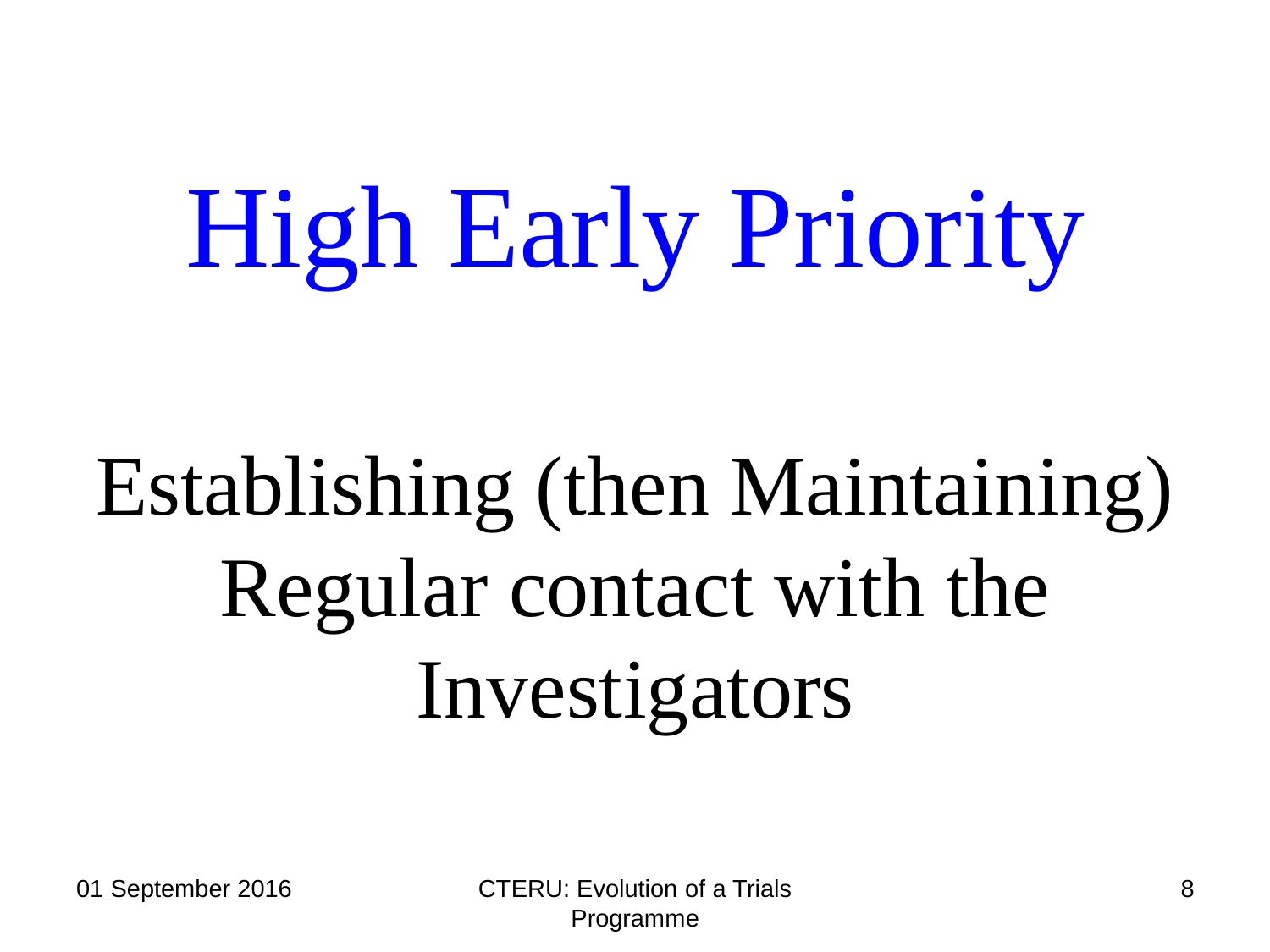## Seeking wider collaboration Two aims:

### Establish Singapore as a Regional Hub for RCTs

#### Increase recruitment to Singapore initiated trials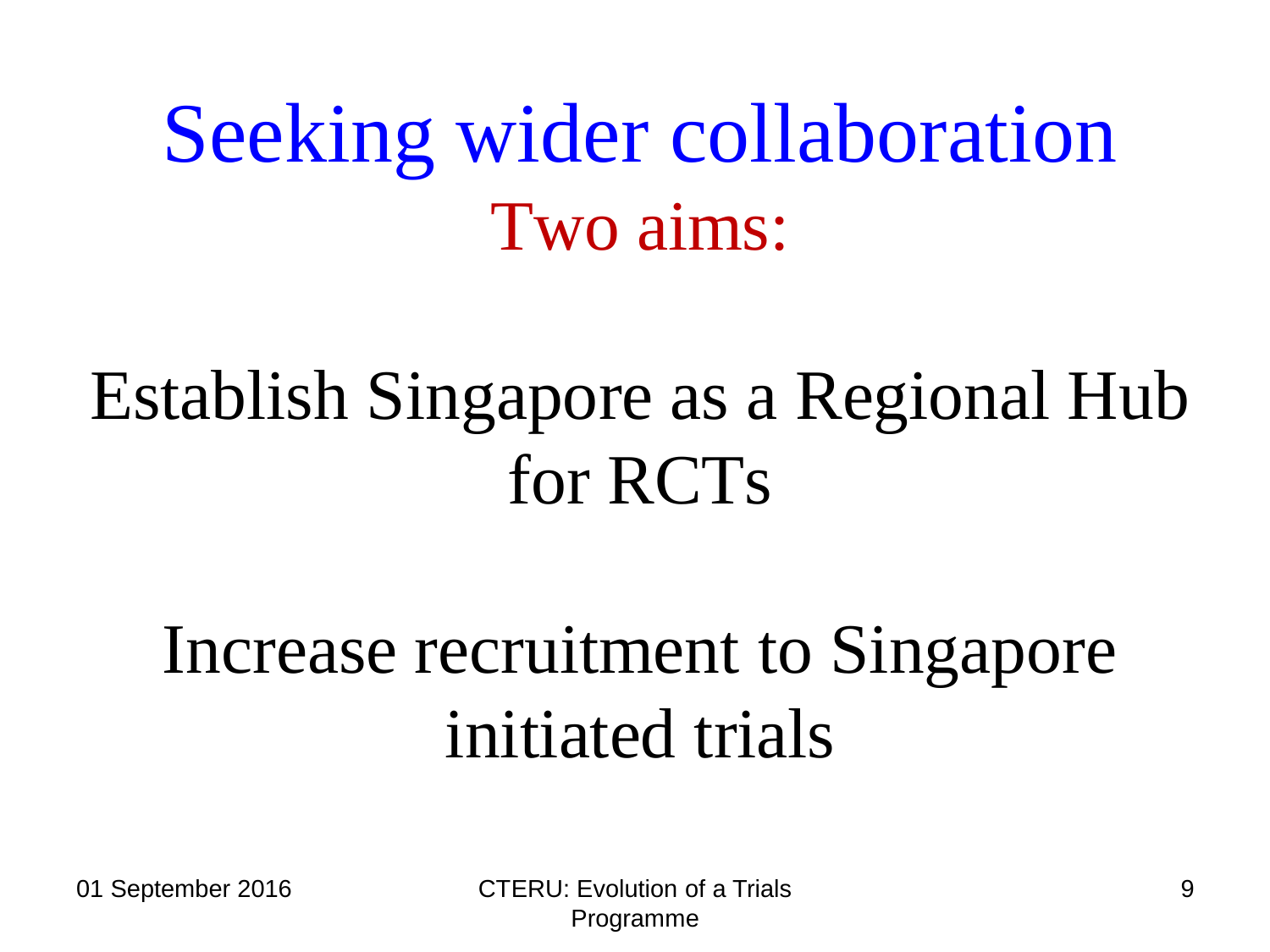All of the Trials initiated during my period as Director were published later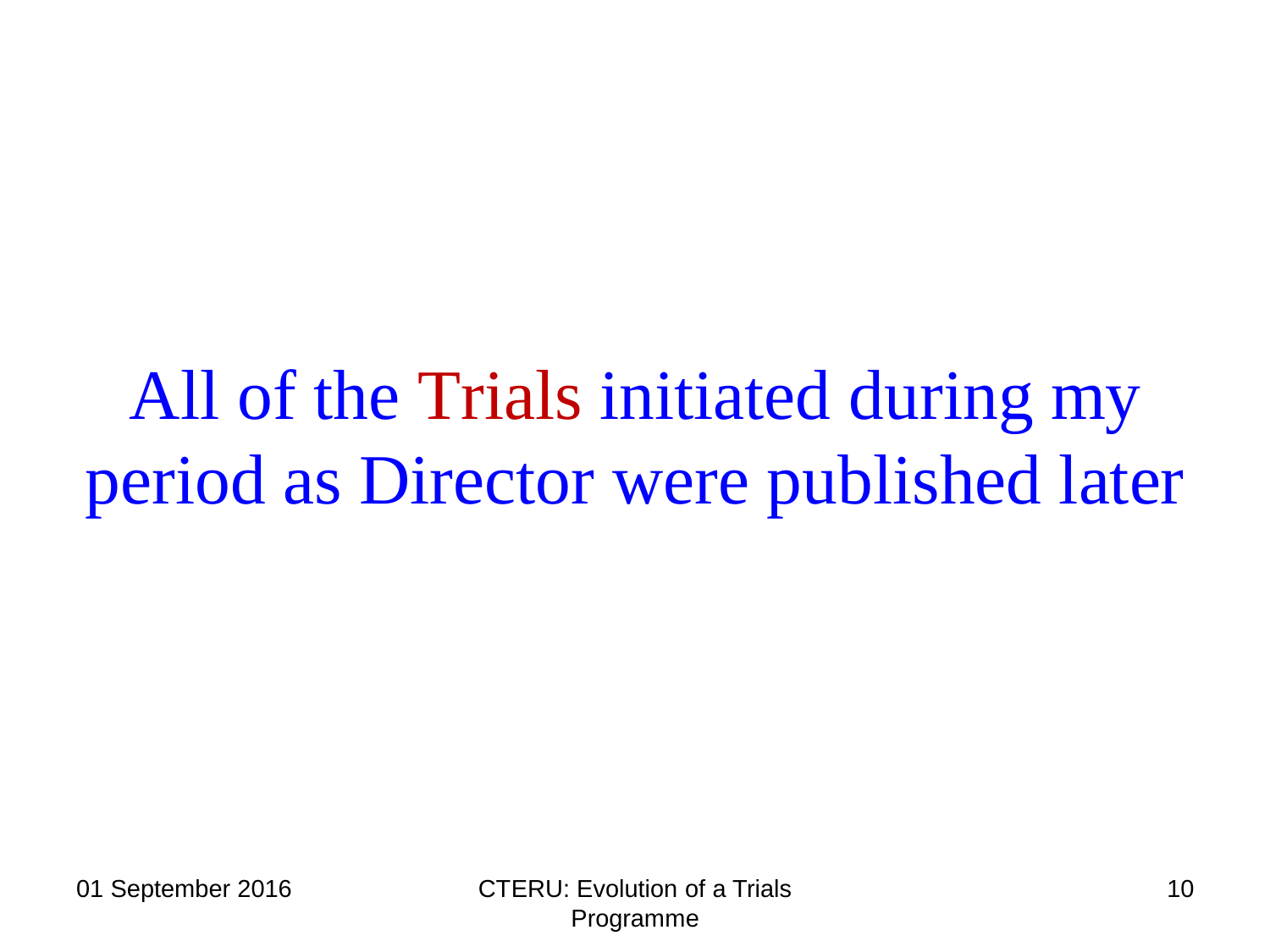#### First RCT Publication

Colorectal Surgery, SGH Tang C-L, … , (2001) *British Journal of Surgery*

Open versus Laparoscopically Assisted colectomy for colorectal cancer

[Component of UK MRC CLASSIC Trial]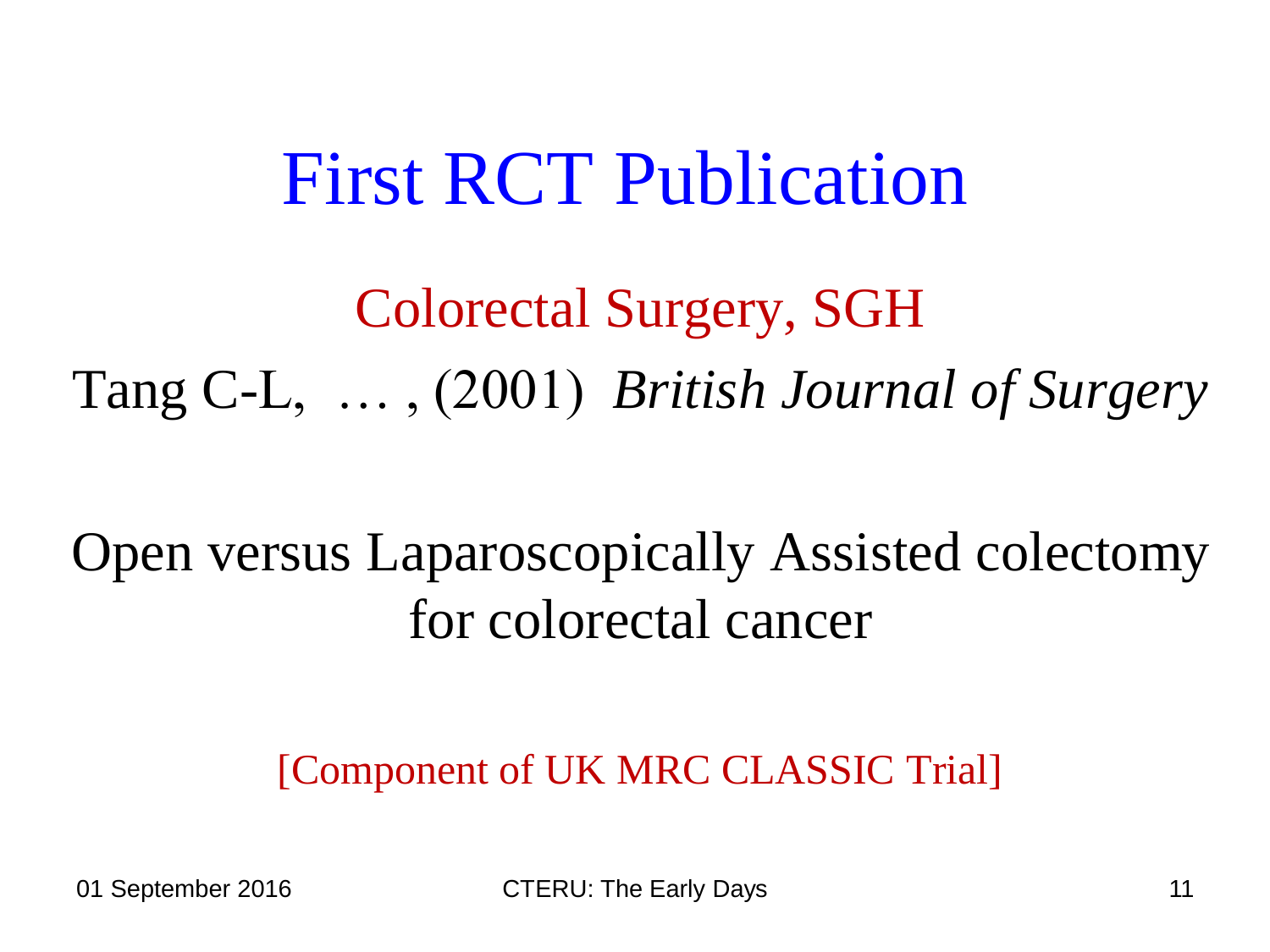## Amazing Recruitment

# 250 patients in 2.5 years!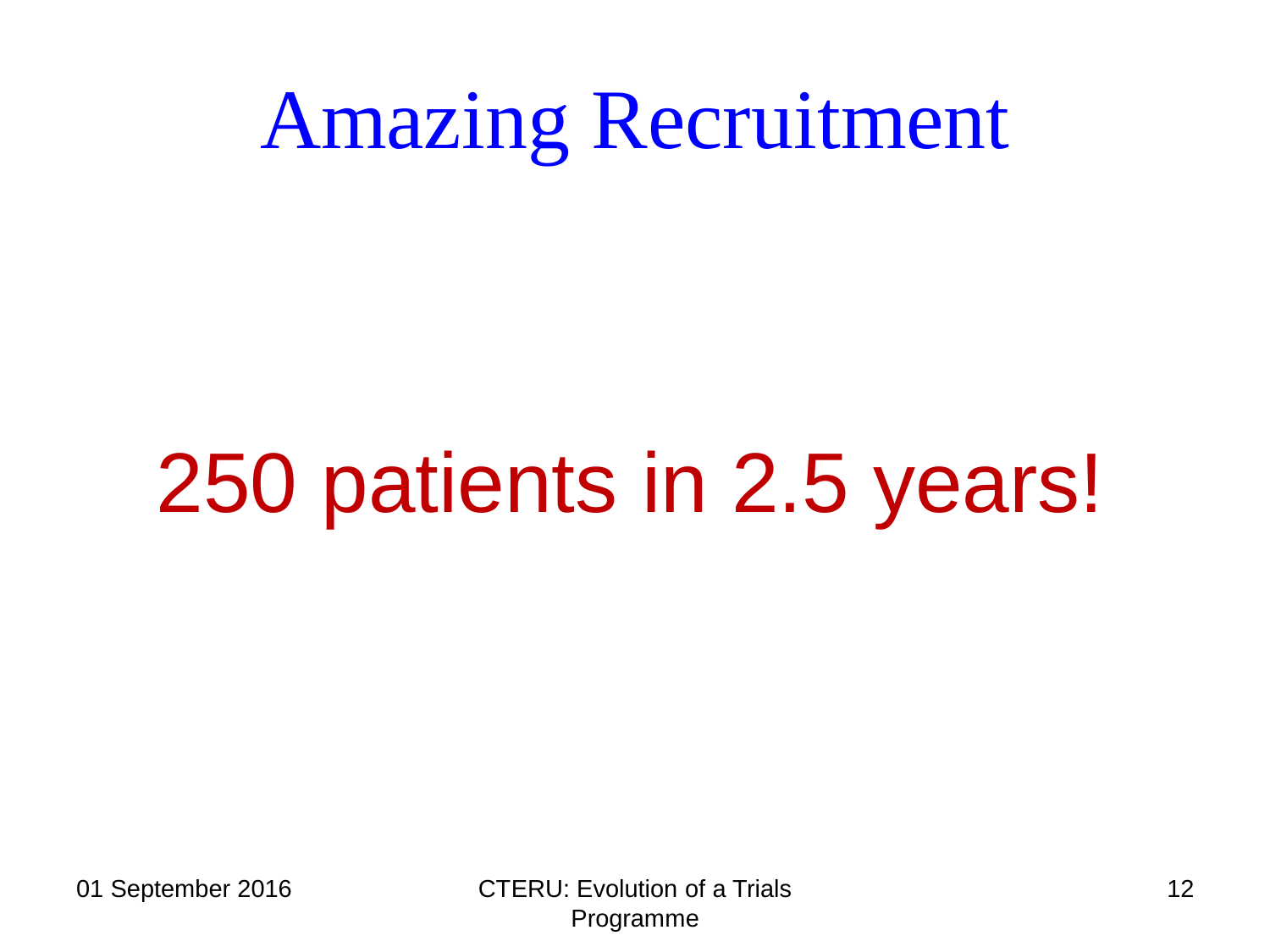Earlier Publication National Dental Centre

Poon, *et al* (1998) Commenting on a Split-Mouth design to evaluate photochemotherapy (PUVA) for oral lichen planus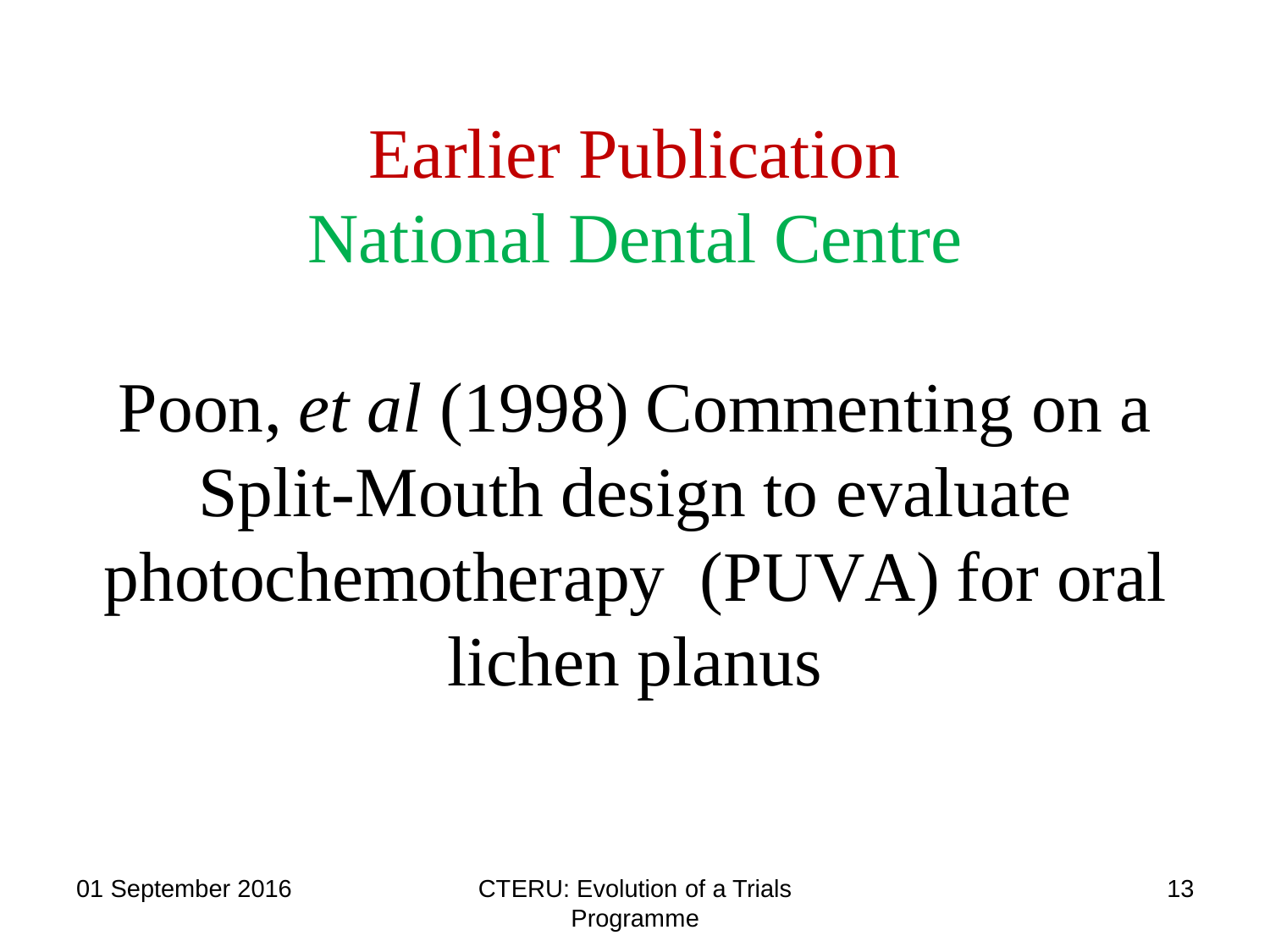Arose while planning the Oral Lichen Planus trials with The National Dental Centre & The National Skin Centre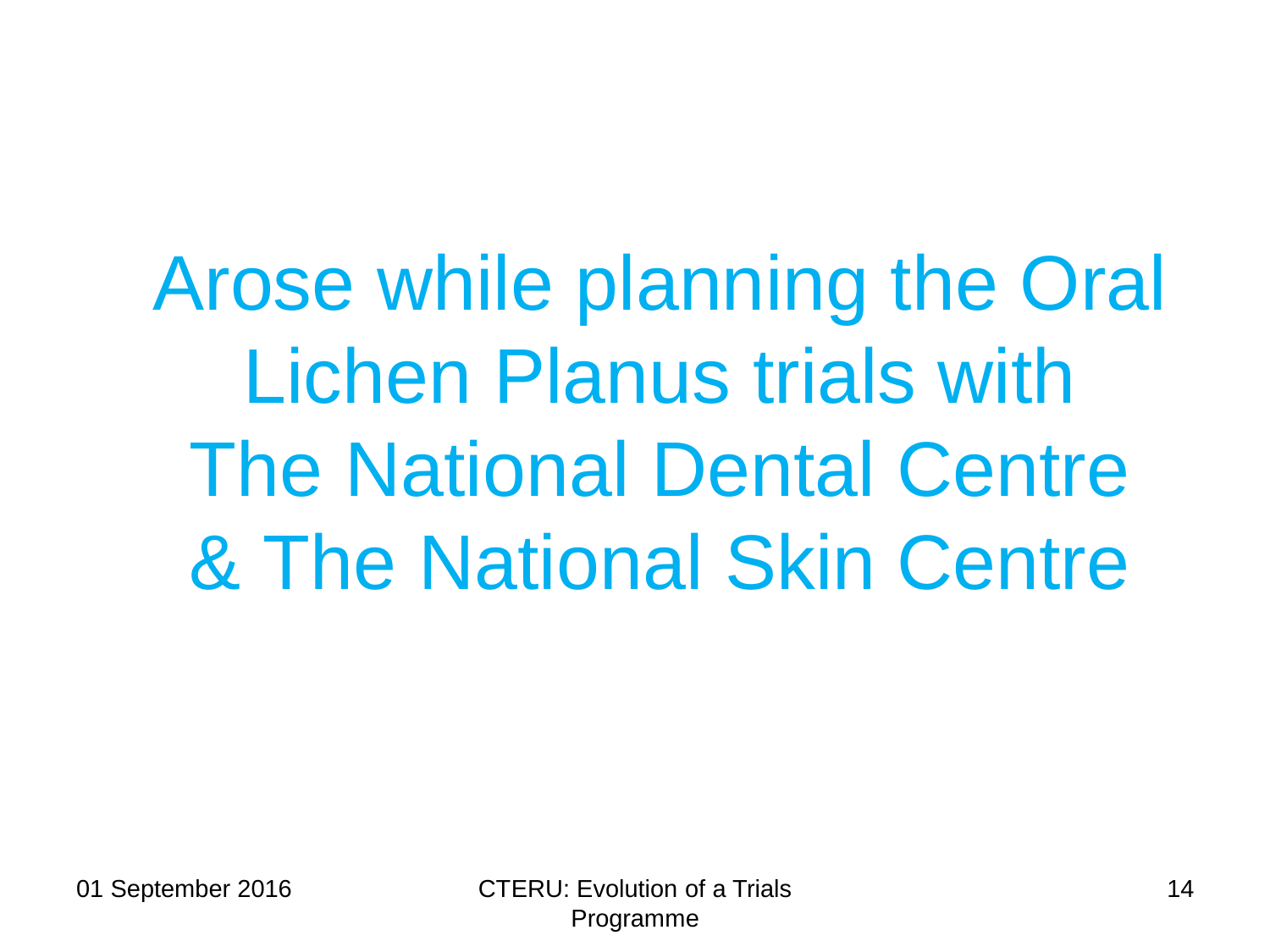#### Oral Lichen Planus

#### Poon, *et al* (2006)

## India, Singapore, South Korea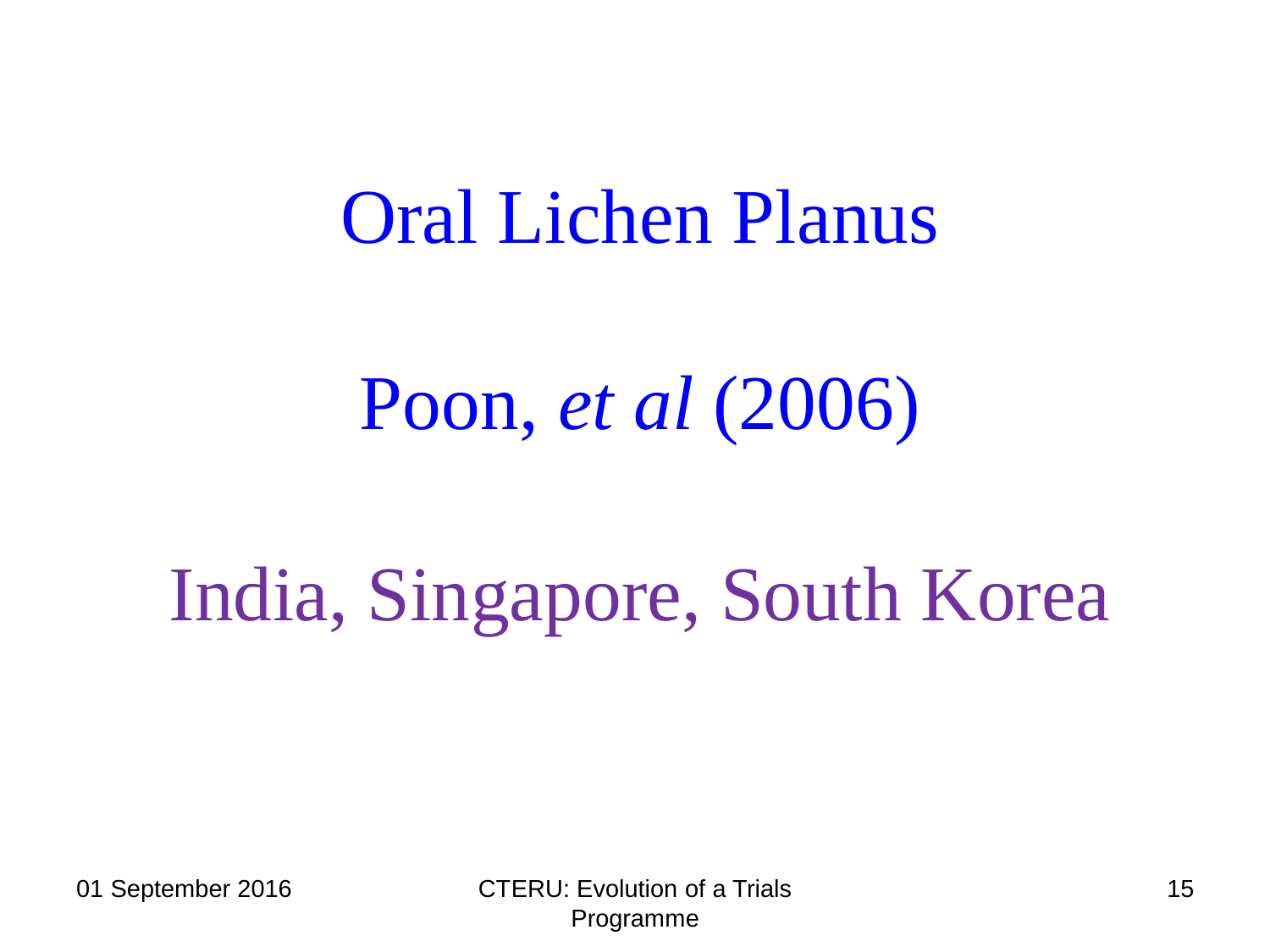#### Pain Scores by Treatment Group

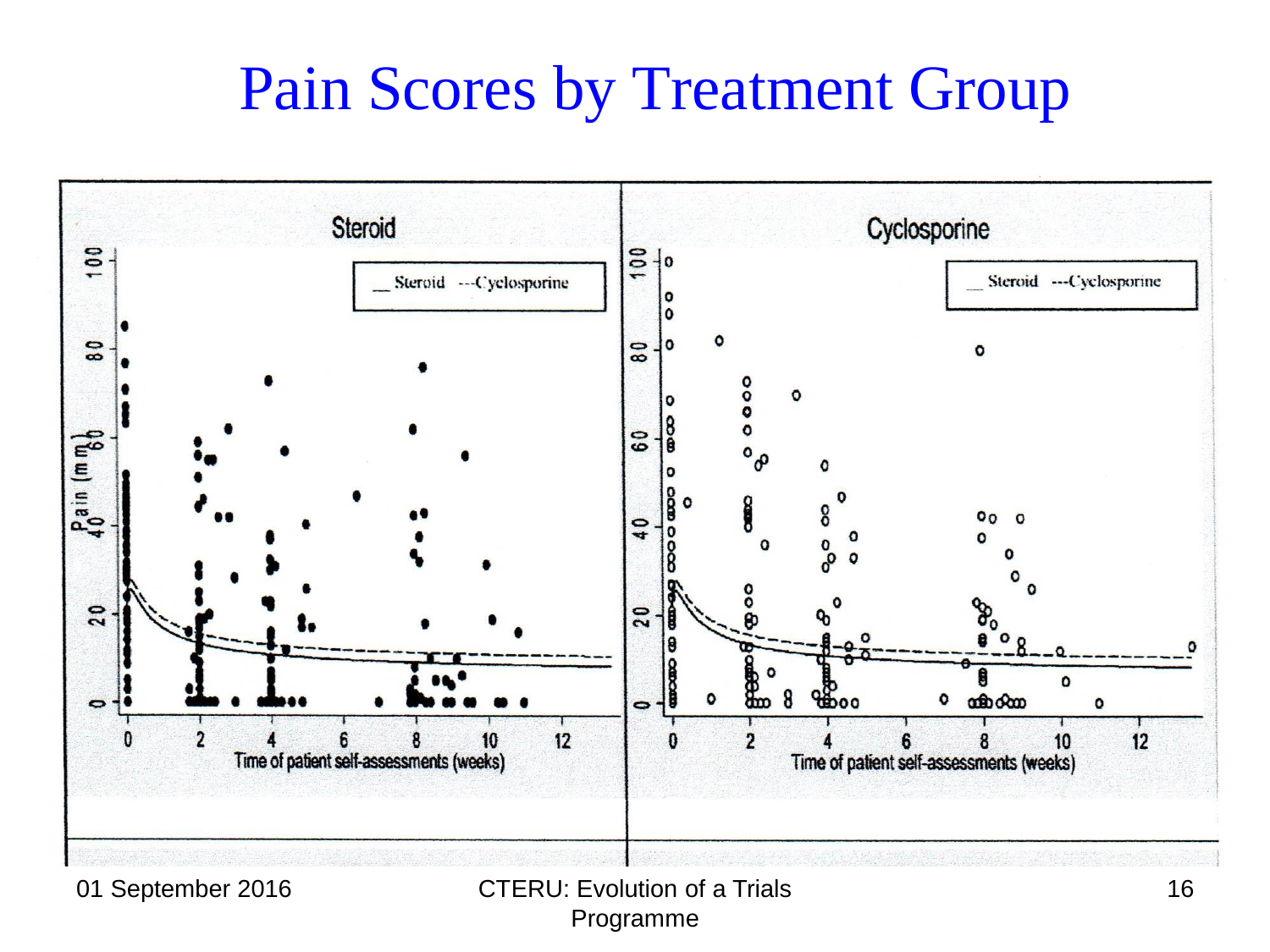## Role of Tamoxifen in Hepatocellular Carcinoma (HCC)

#### Pierce Chow, *et al*  (1998) *Lancet*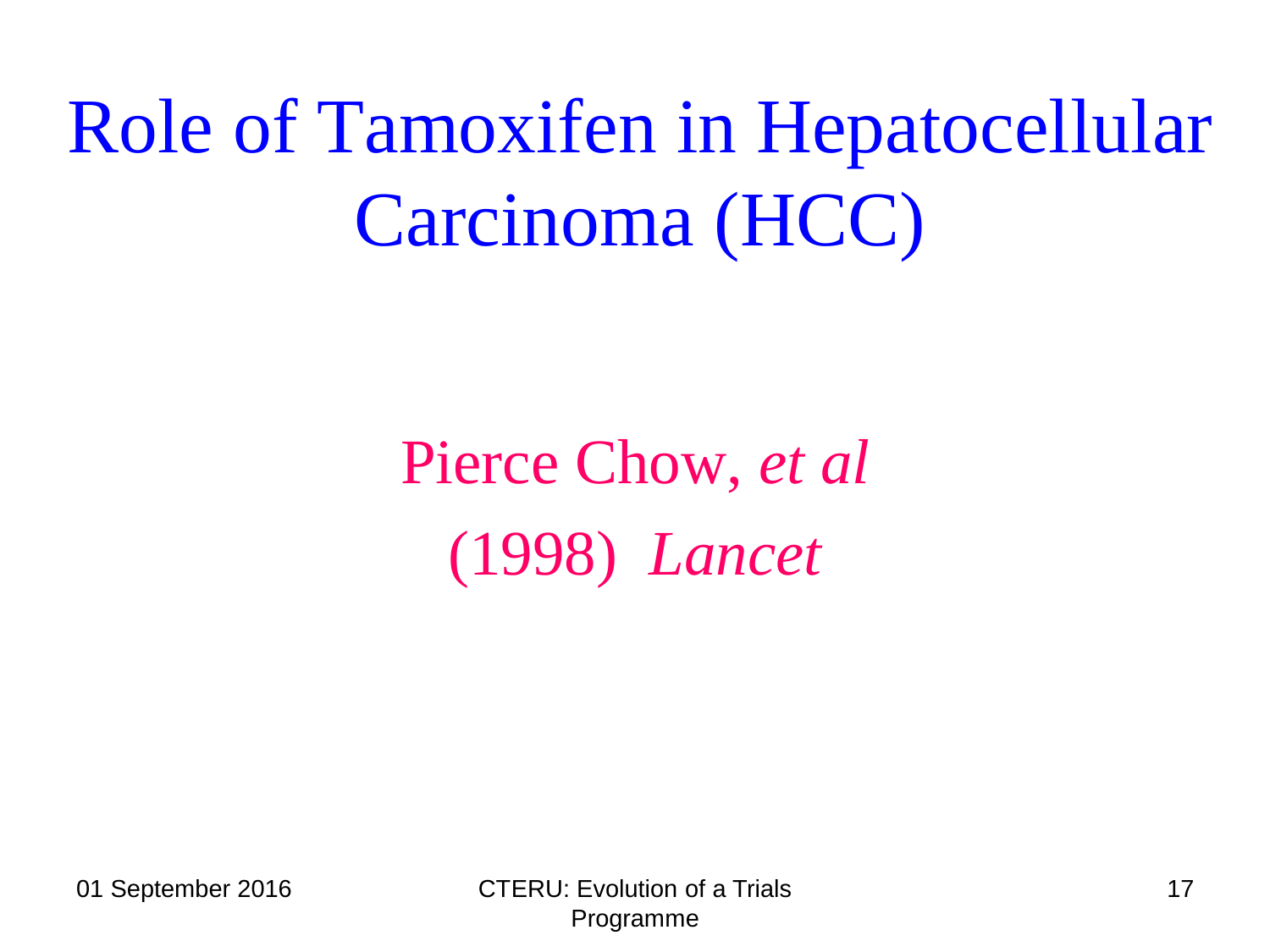Arose while planning and during the course of the international AHCC01 trial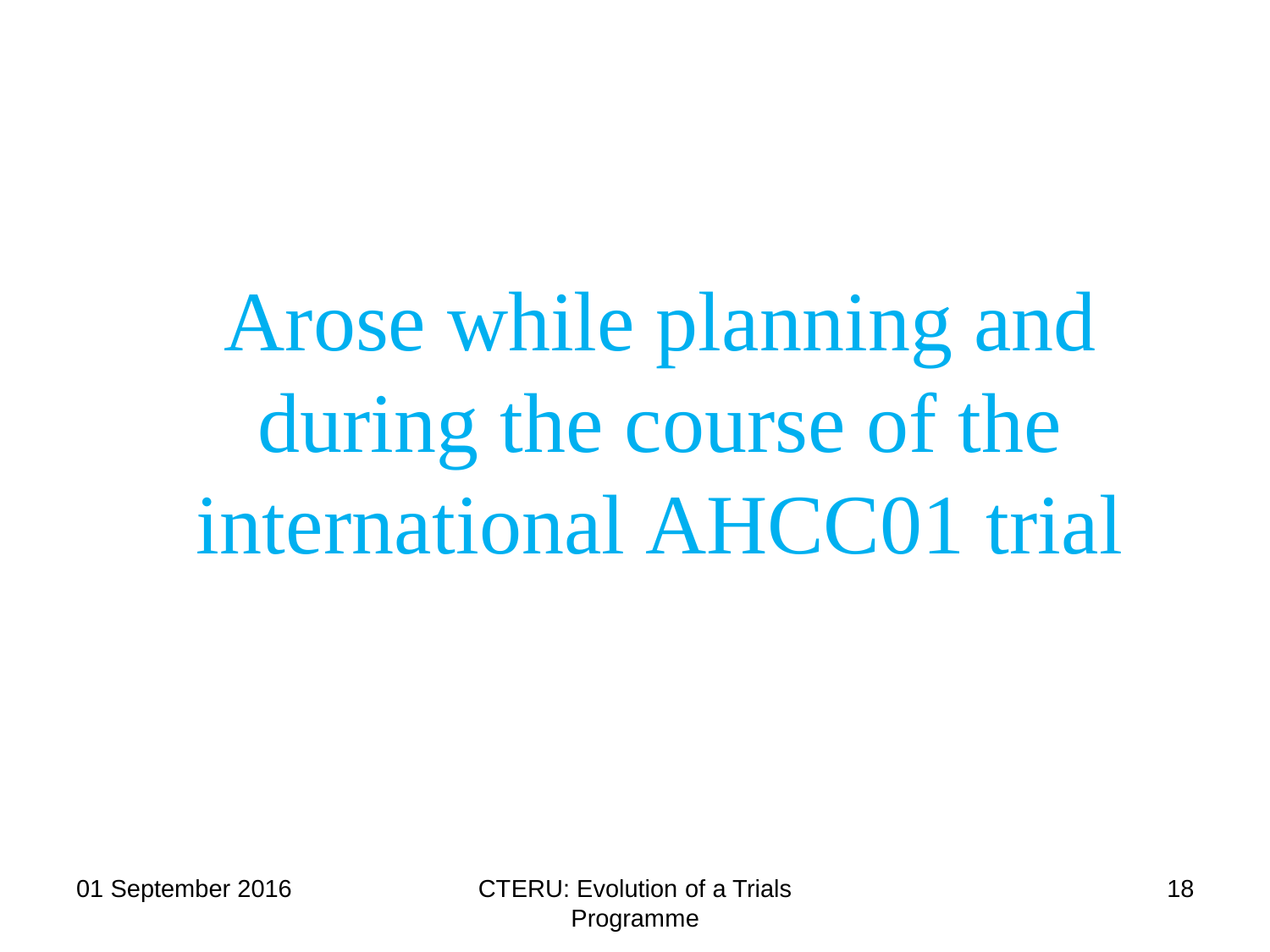## 2002 Hepatocellular Carcinoma

Myanmar, Hong Kong, Singapore, Thailand, Indonesia, Malaysia, South Korea, New Zealand, Australia

Chow PKH, *et al* (2002). High-dose tamoxifen in the treatment of inoperable hepatocellular carcinoma: A multicenter randomized trial. *Hepatology*, **36**, 1221-1226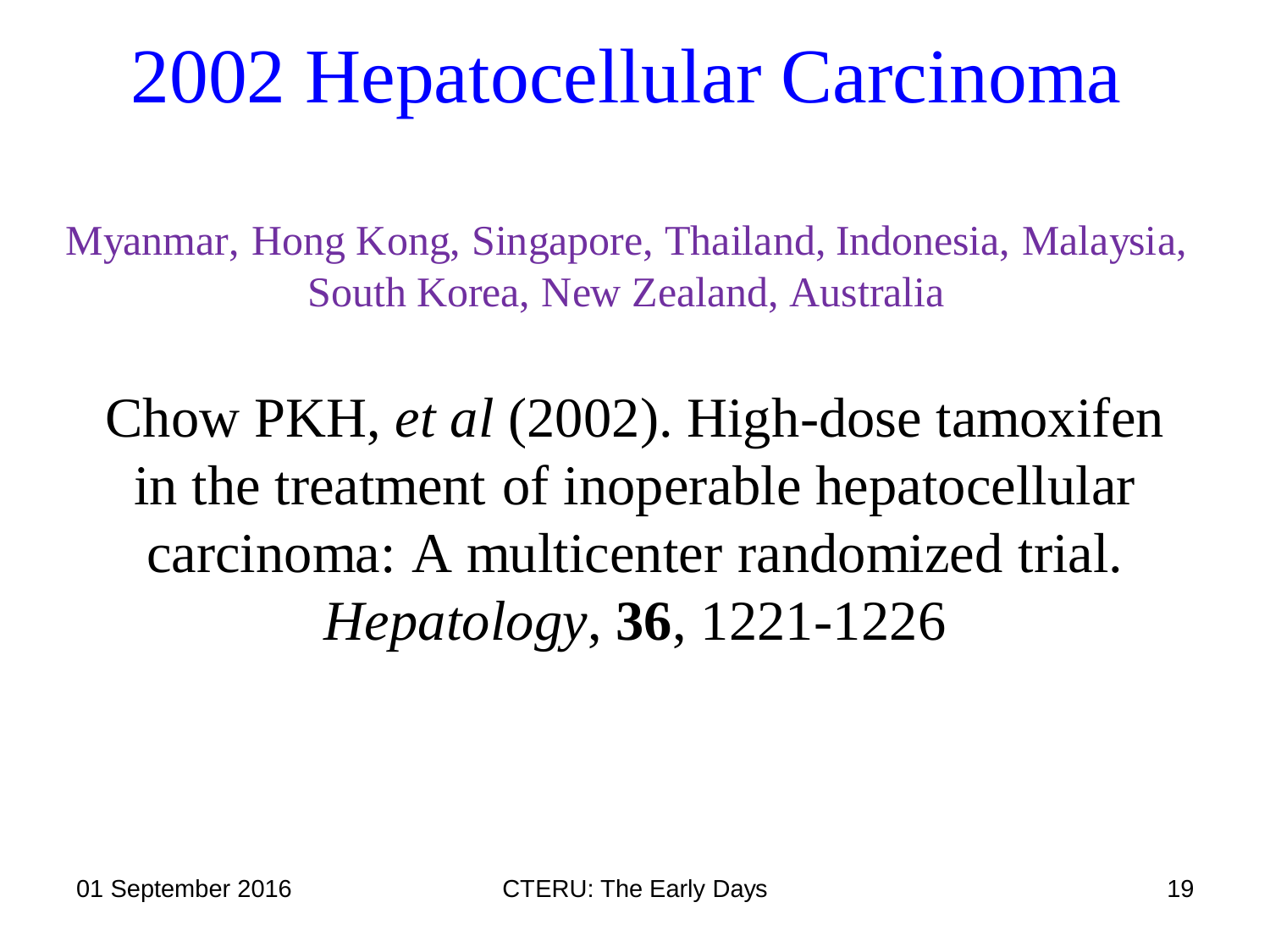## Role of Tamoxifen (TMX)

#### Placebo: TMX60: TMX120

#### 2 : 1 : 2 Randomisation

#### International Trial: 329 entered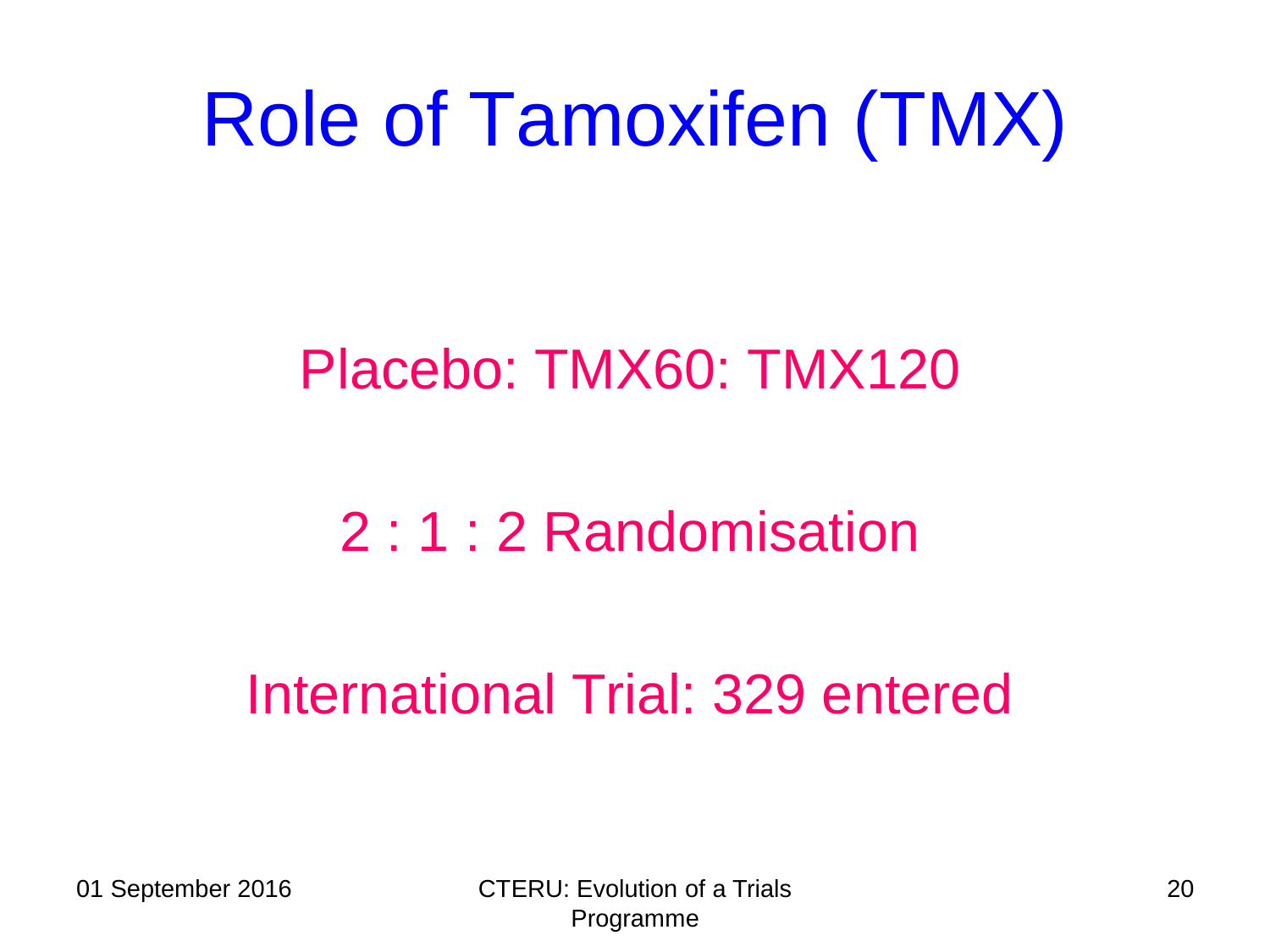#### Role of Tamoxifen



Fig. 2. Patient survival.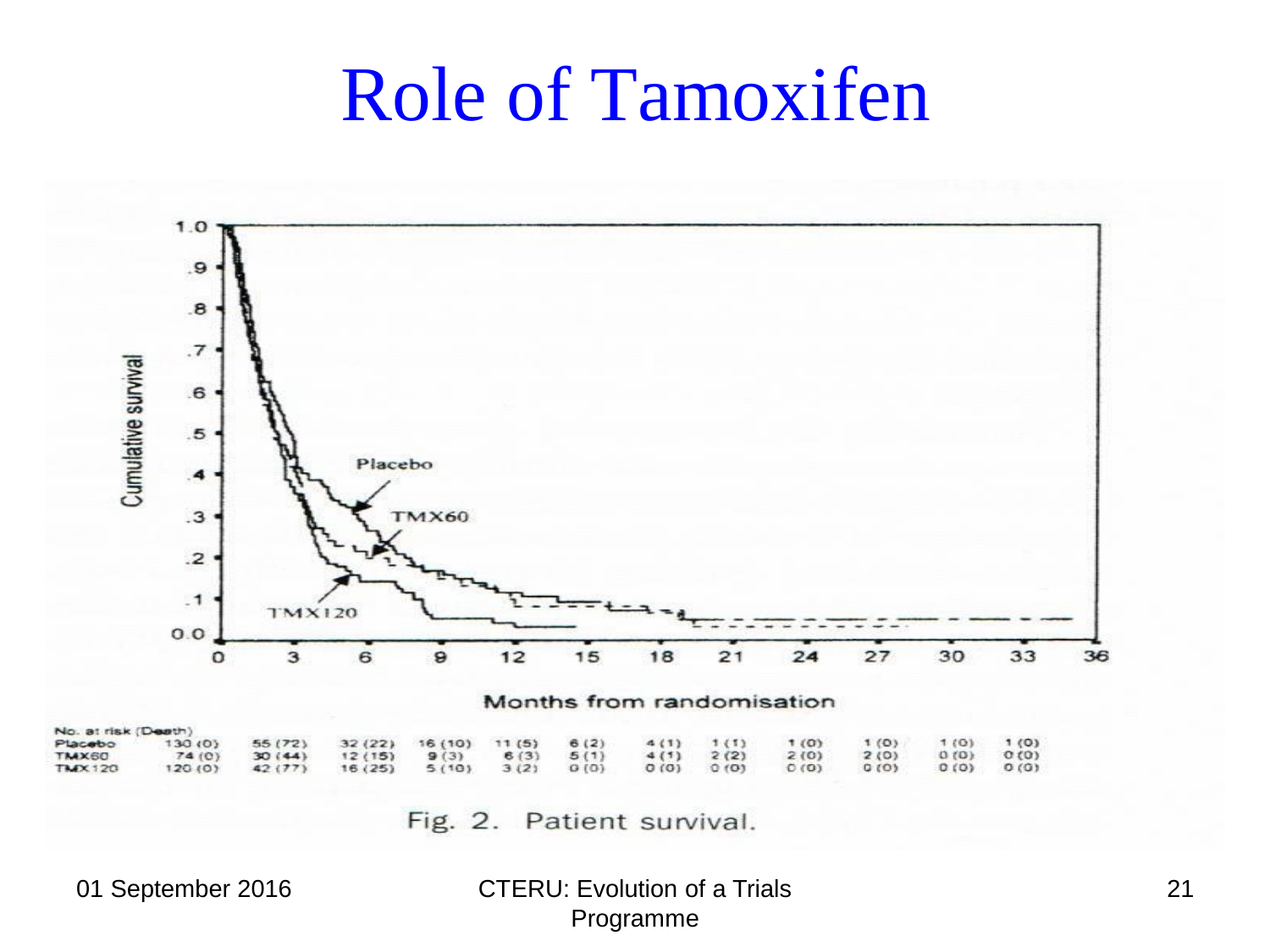The ethics of randomized trials in the context of cleft palate research

## SGH Burns Unit

Lee ST, *et al* (2000) *Plastic and Reconstructive Surgery*, 105, 1566-8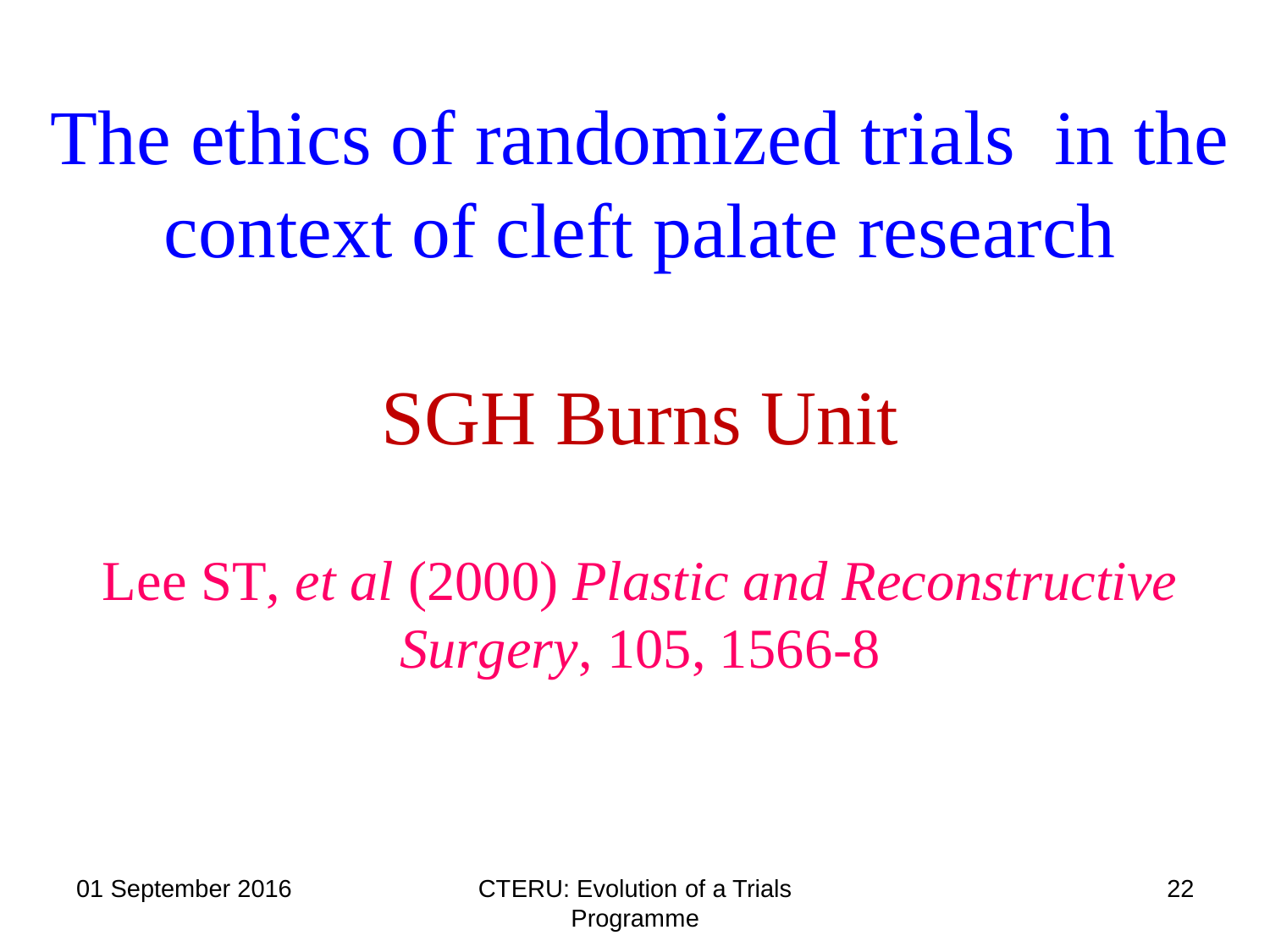# Arose during the course of the MEBO randomised trial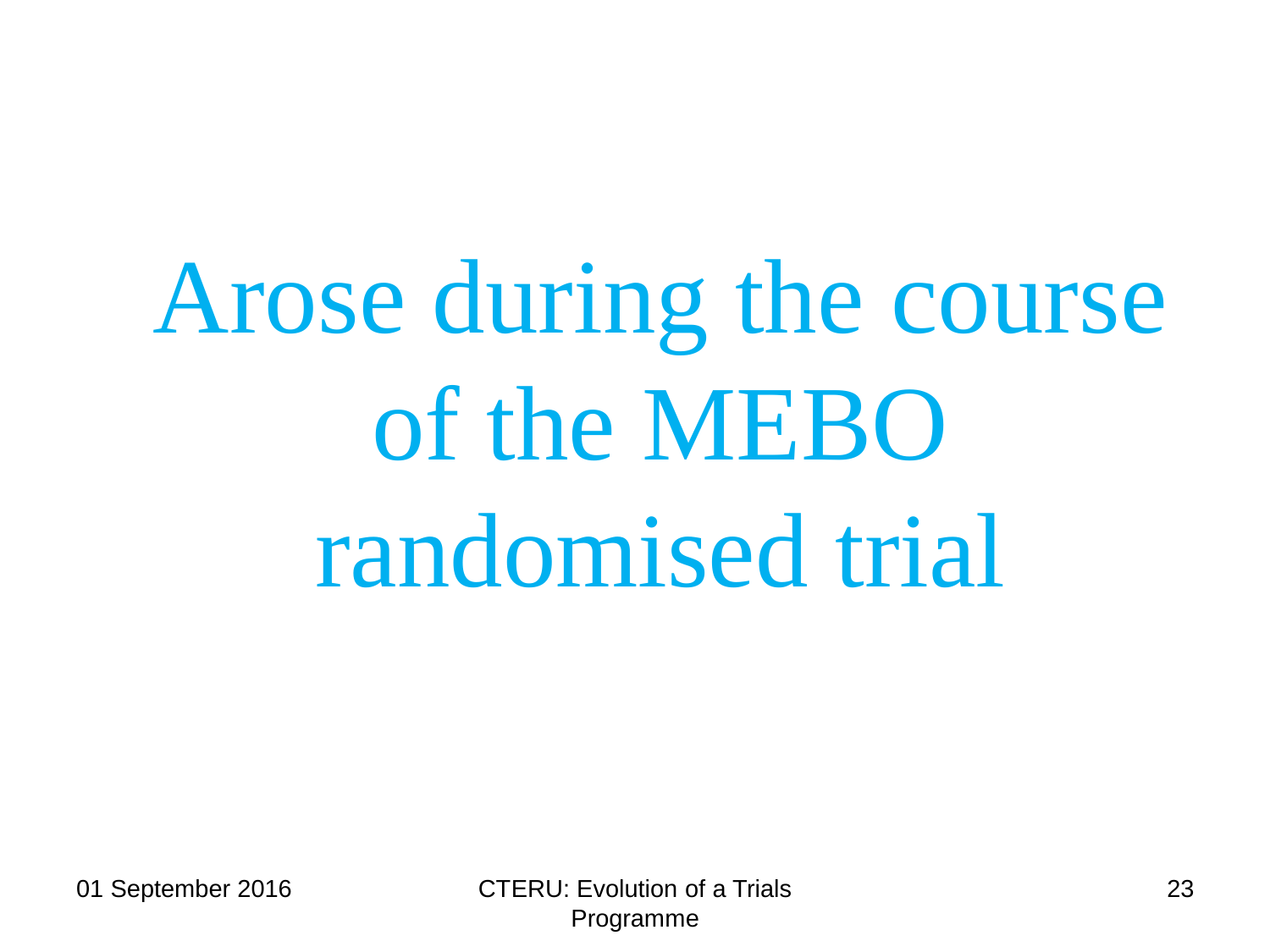## Moist Exposed Burn Ointment (MEBO) v Conventional Dressing

#### Patients with Second Degree Burns 115 patients randomised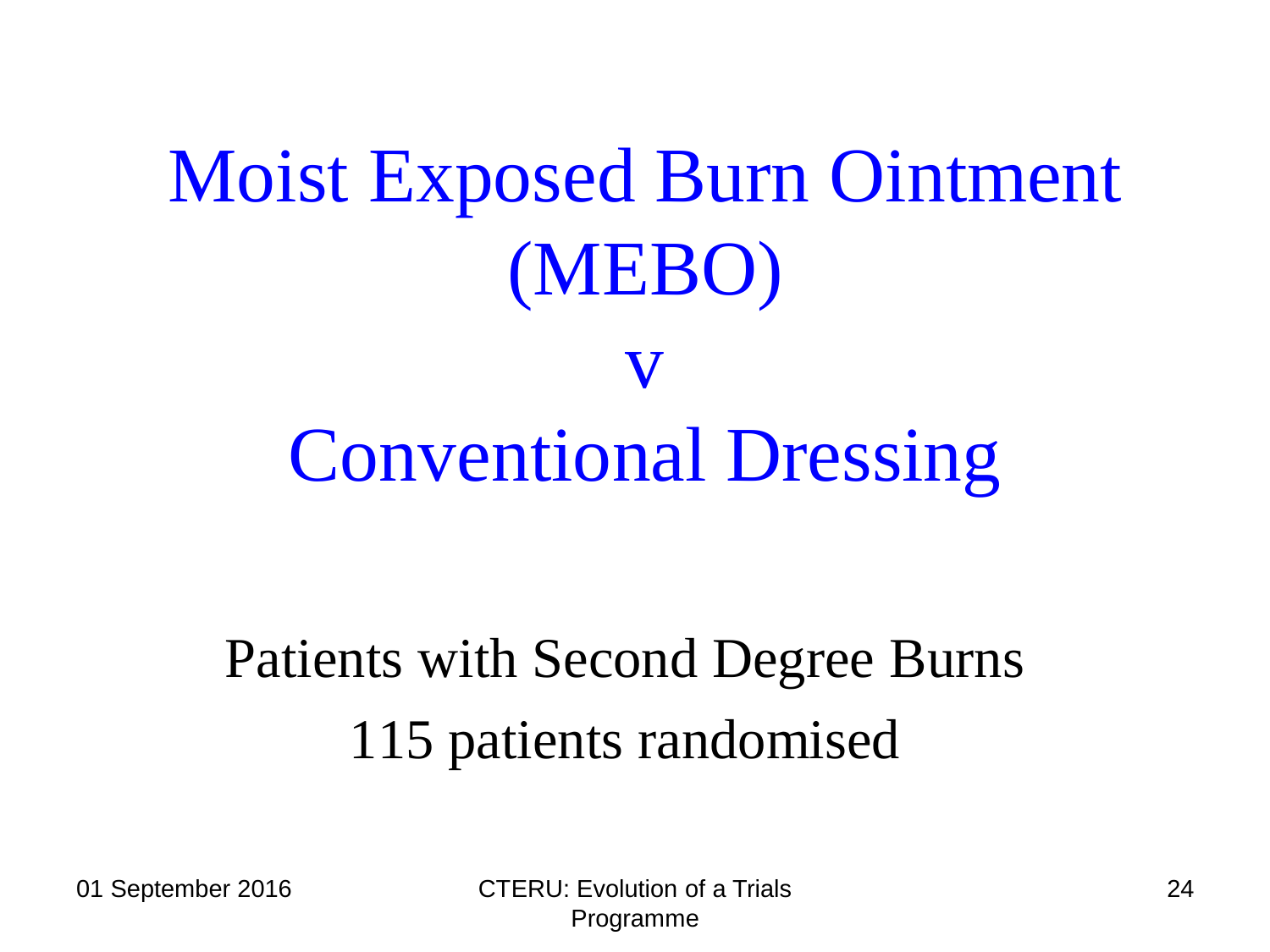#### Change in Burn Surface Area (BSA)

#### Ang, *et al* (2001)

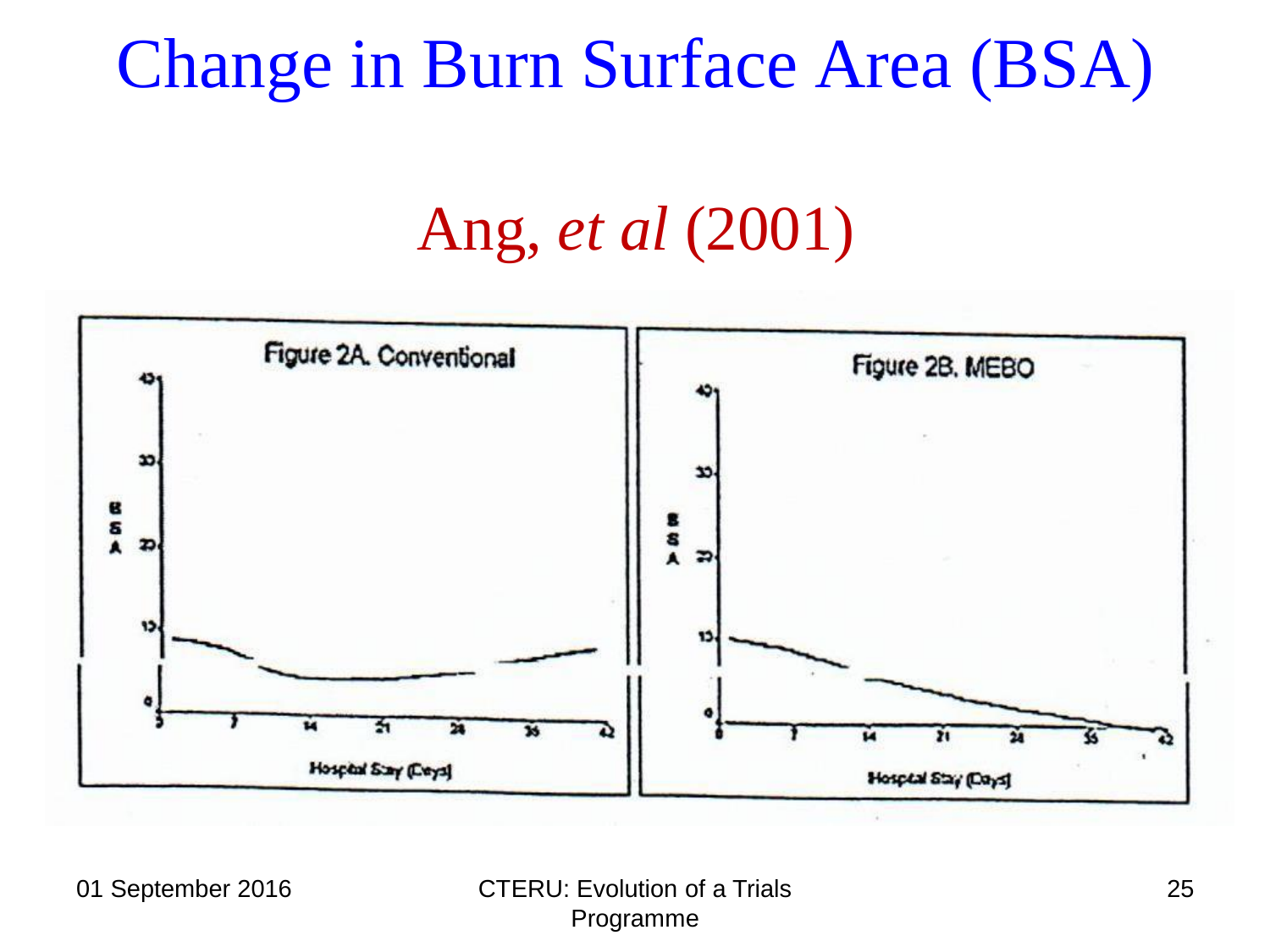# Statistical Methodology and Associated Software are continually evolving

"Do the above impact on the Studies planned several years ago?"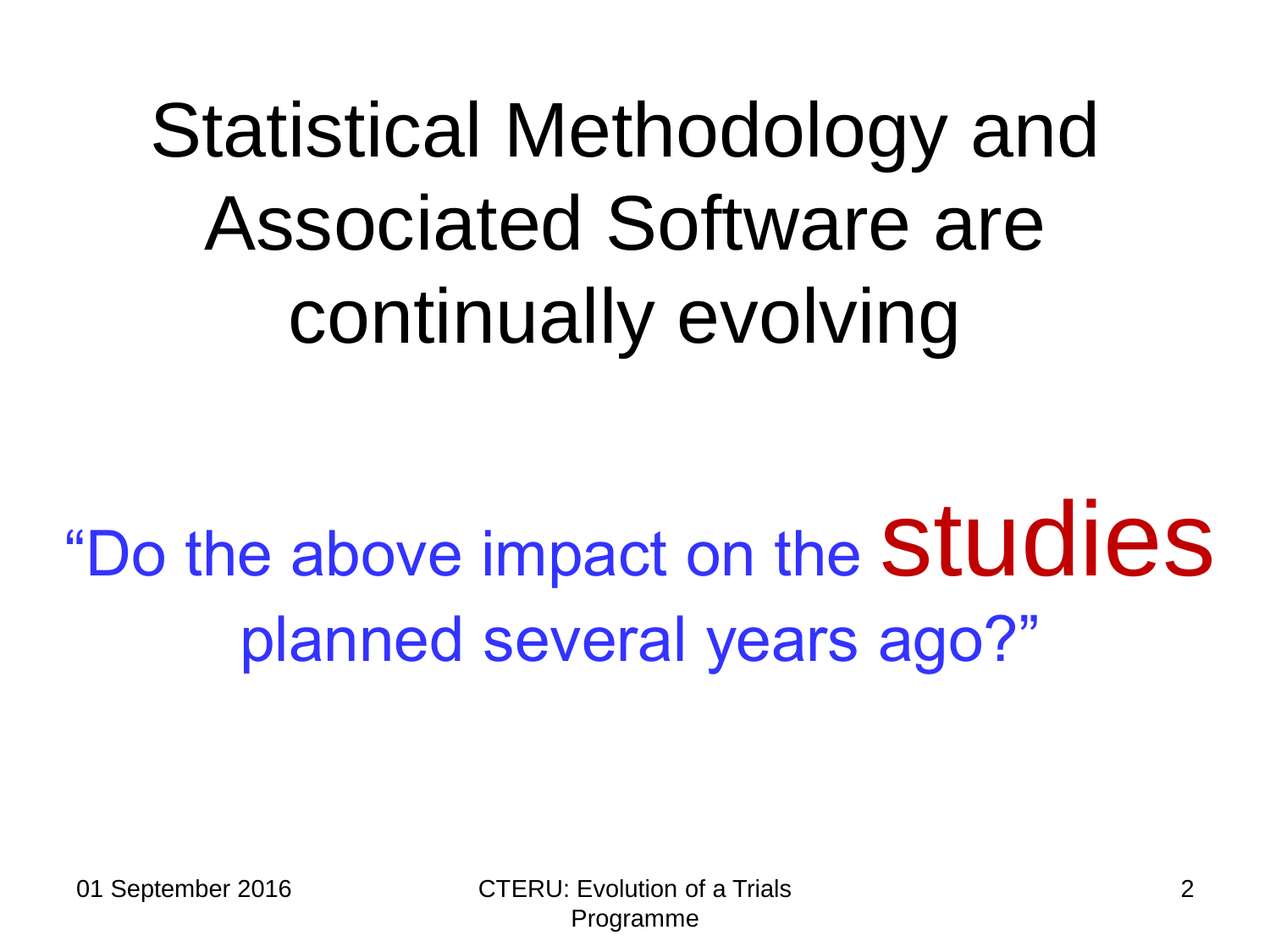## Relook

#### Ang, *et al* (2003).

Pain control in a randomized controlled trial comparing Moist Exposed Burn Ointment (MEBO) and conventional methods in patients with partial thickness burns.

*Journal of Burn Care and Rehabilitation*; **24**, 289- 296.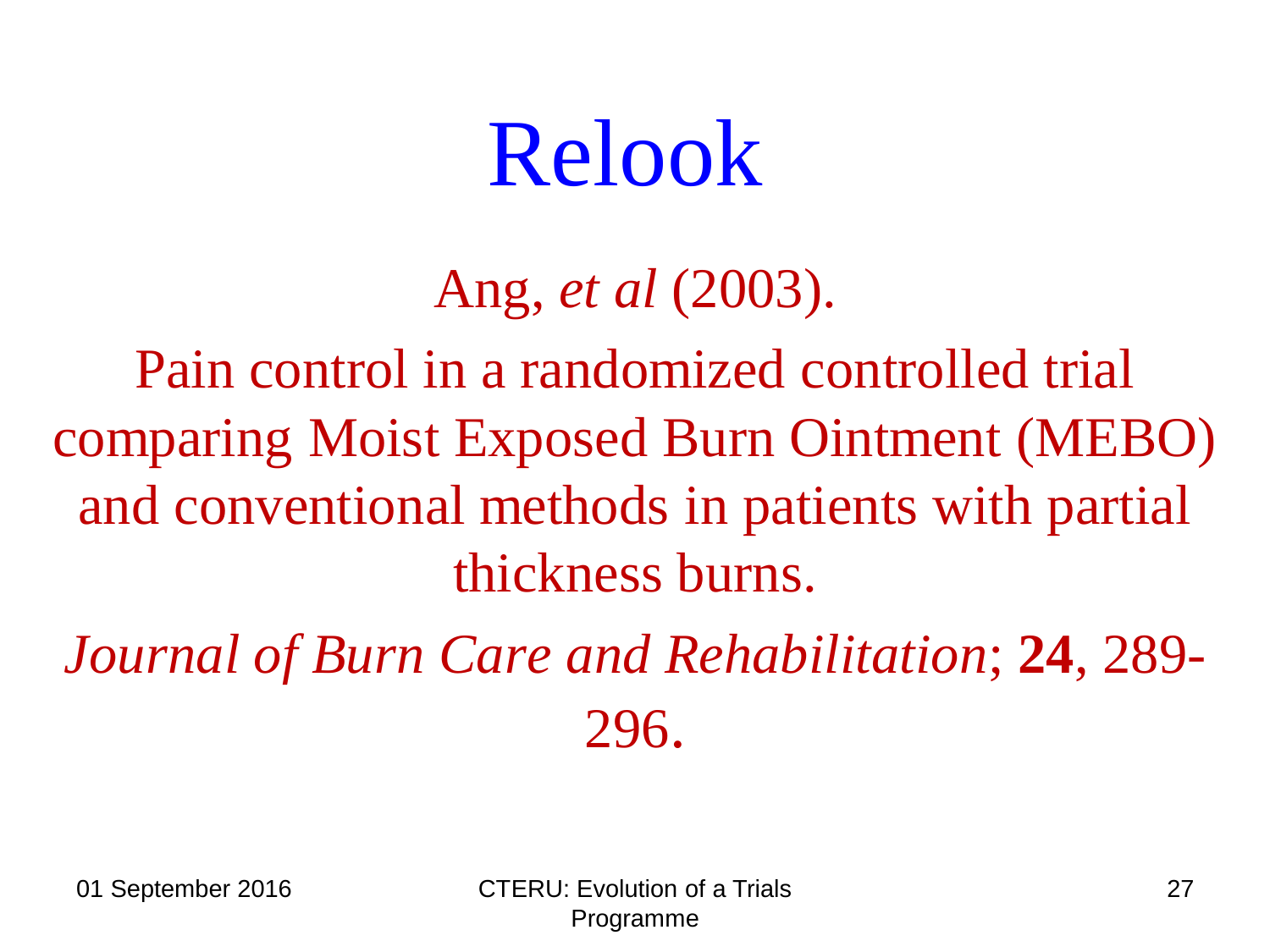What investigators expected of CTERU

Phase II Non-randomised trials Same Chemotherapy Gemcitabine Two patient groups

Foo K-F, *et al* (2002). Gemcitabine in metastatic nasopharyngeal carcinoma of the undifferentiated type. *Annals of Oncology*, **13**, 150-156.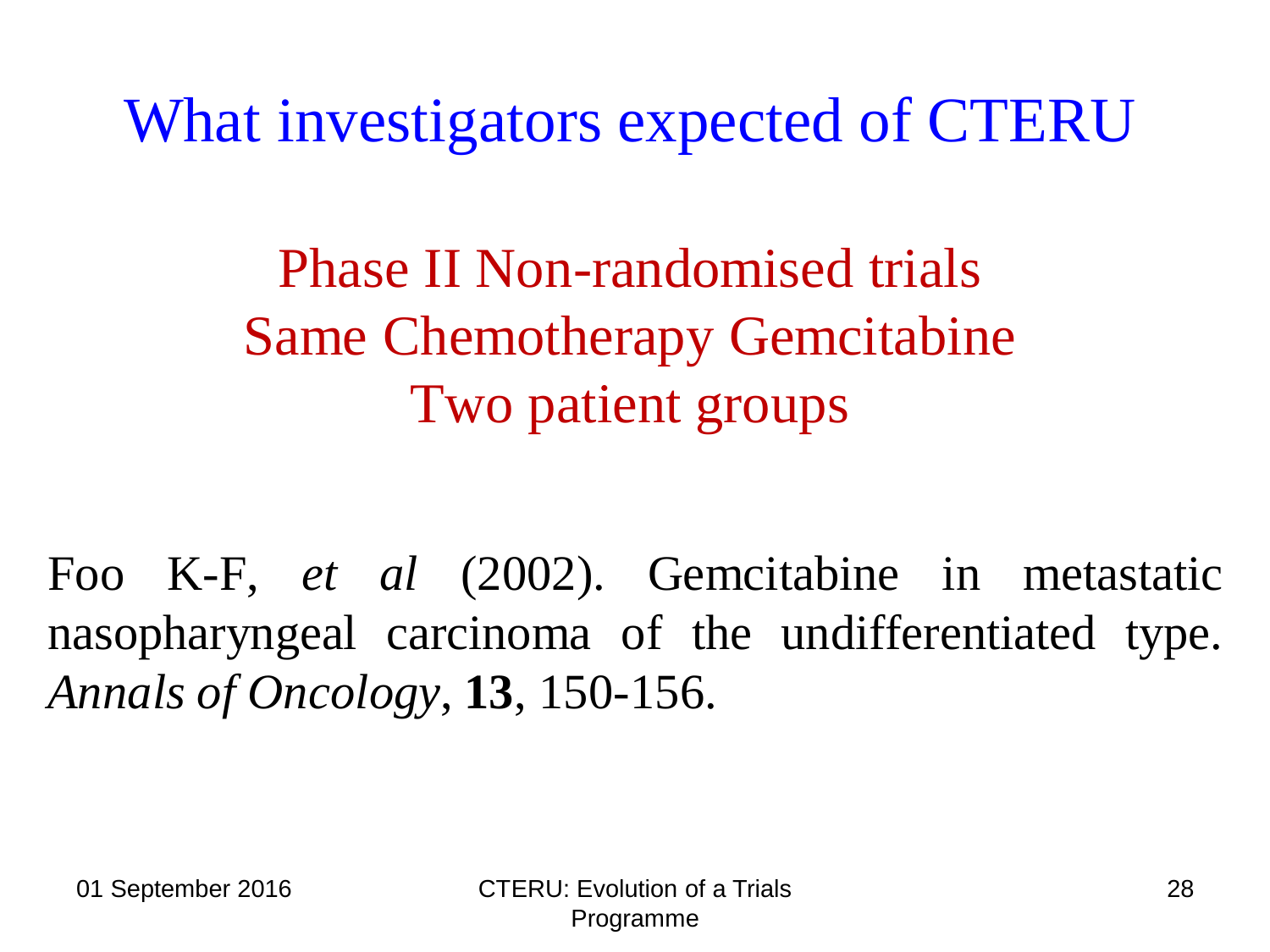## Relook: Gemcitabine: Bayesian Approach



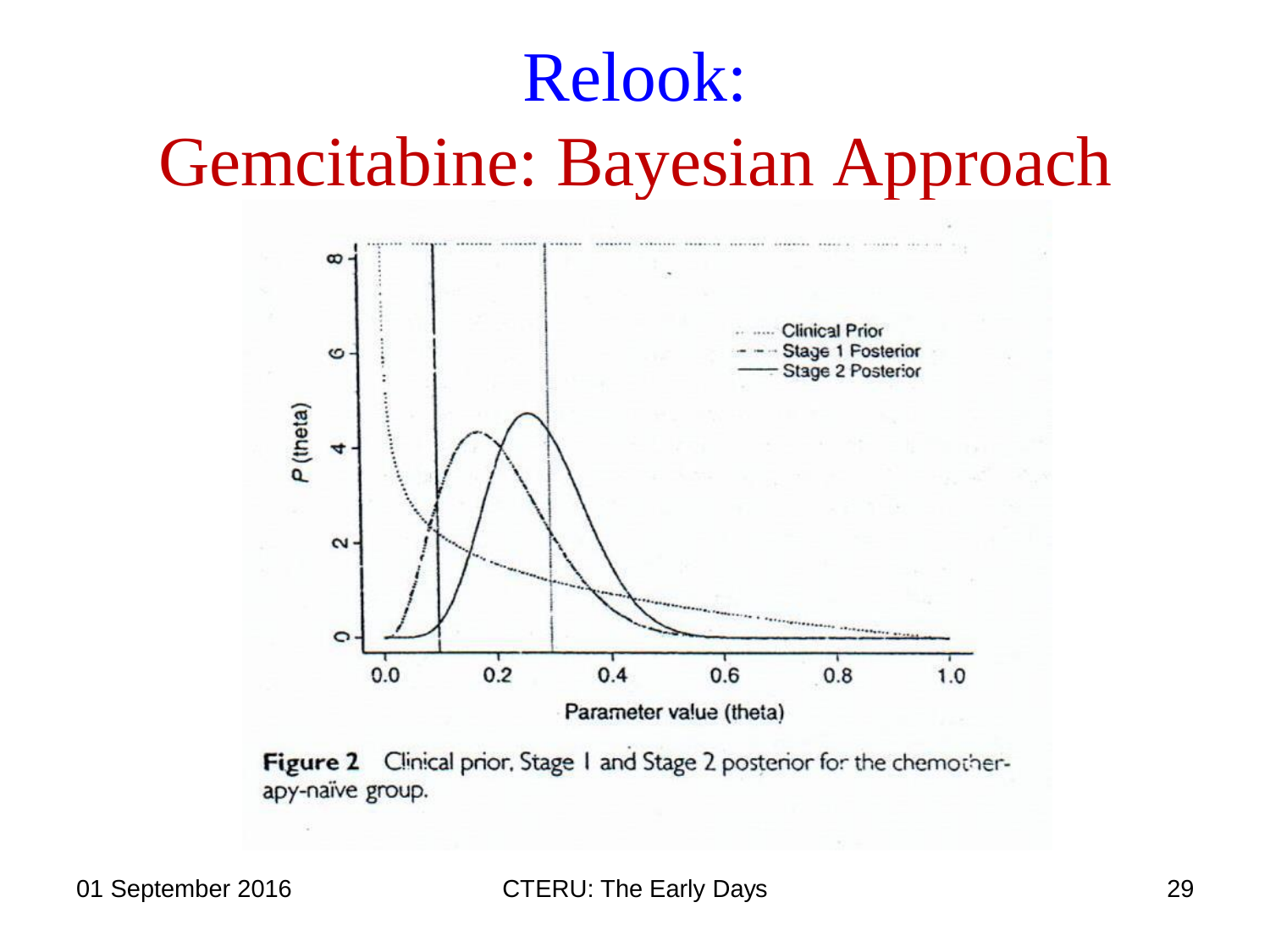## More than they expected

Tan S-B, *et al* (2002). A Bayesian re-assessment of two-Phase II trials of gemcitabine in metastatic nasopharyngeal cancer. *British Journal of Cancer*, **86**, 843-850.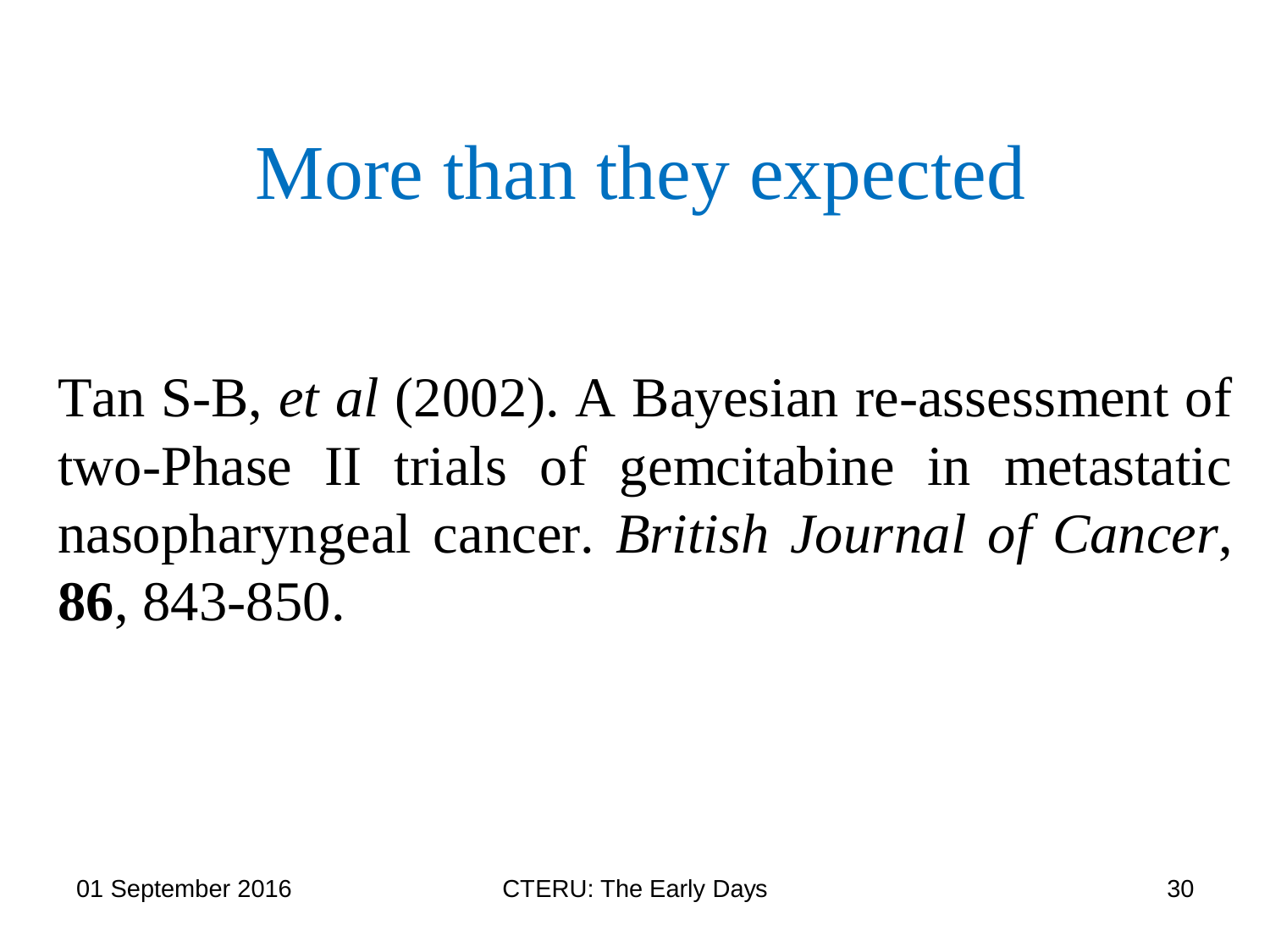#### NCC: Nasopharyngeal Cancer: Wee J , *et al* (2005) *Journal of Clinical Oncology,* **23**, 6730-8



Fig 2. Cumulative incidence of distant metastasis.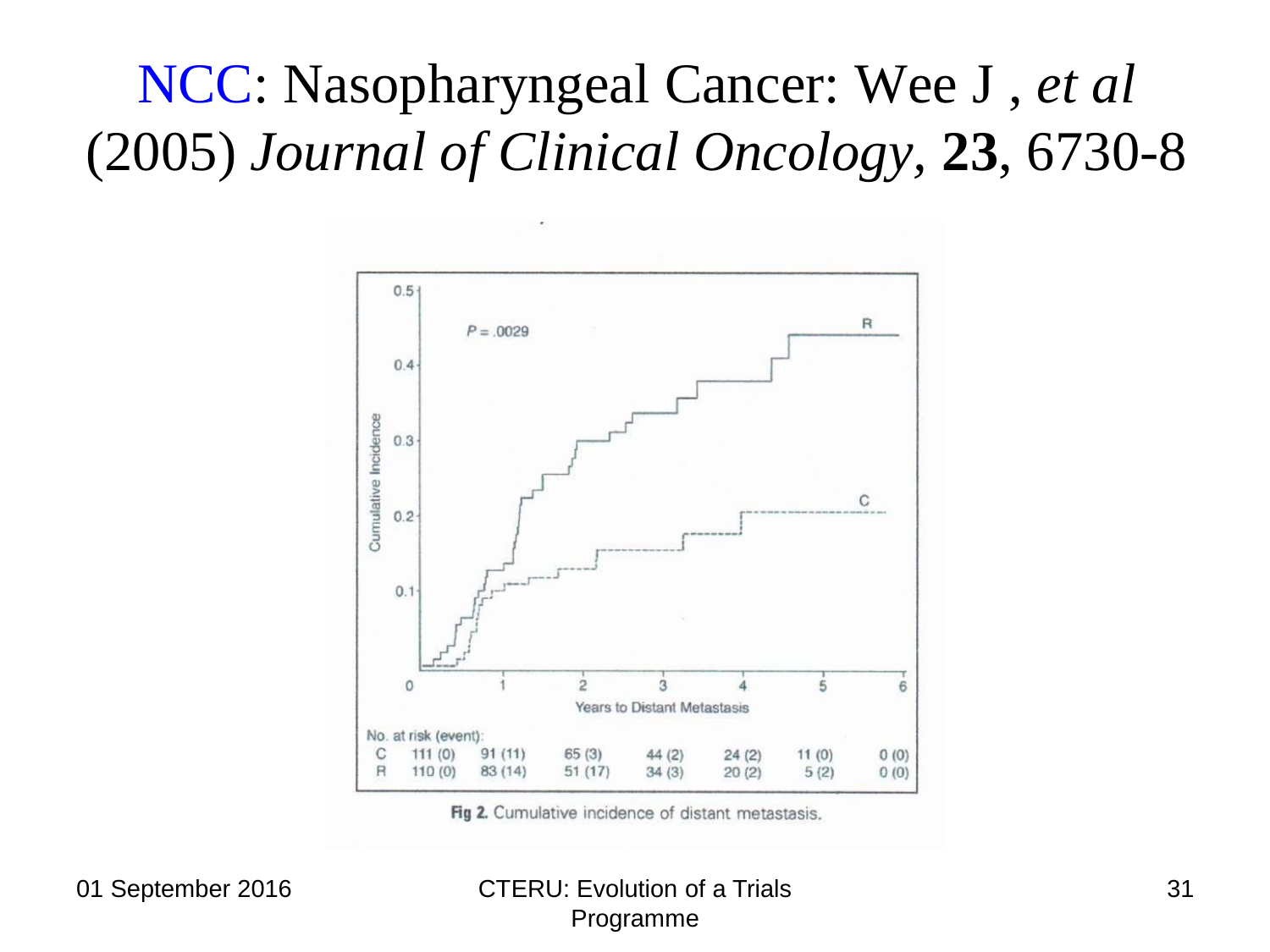## 6 years later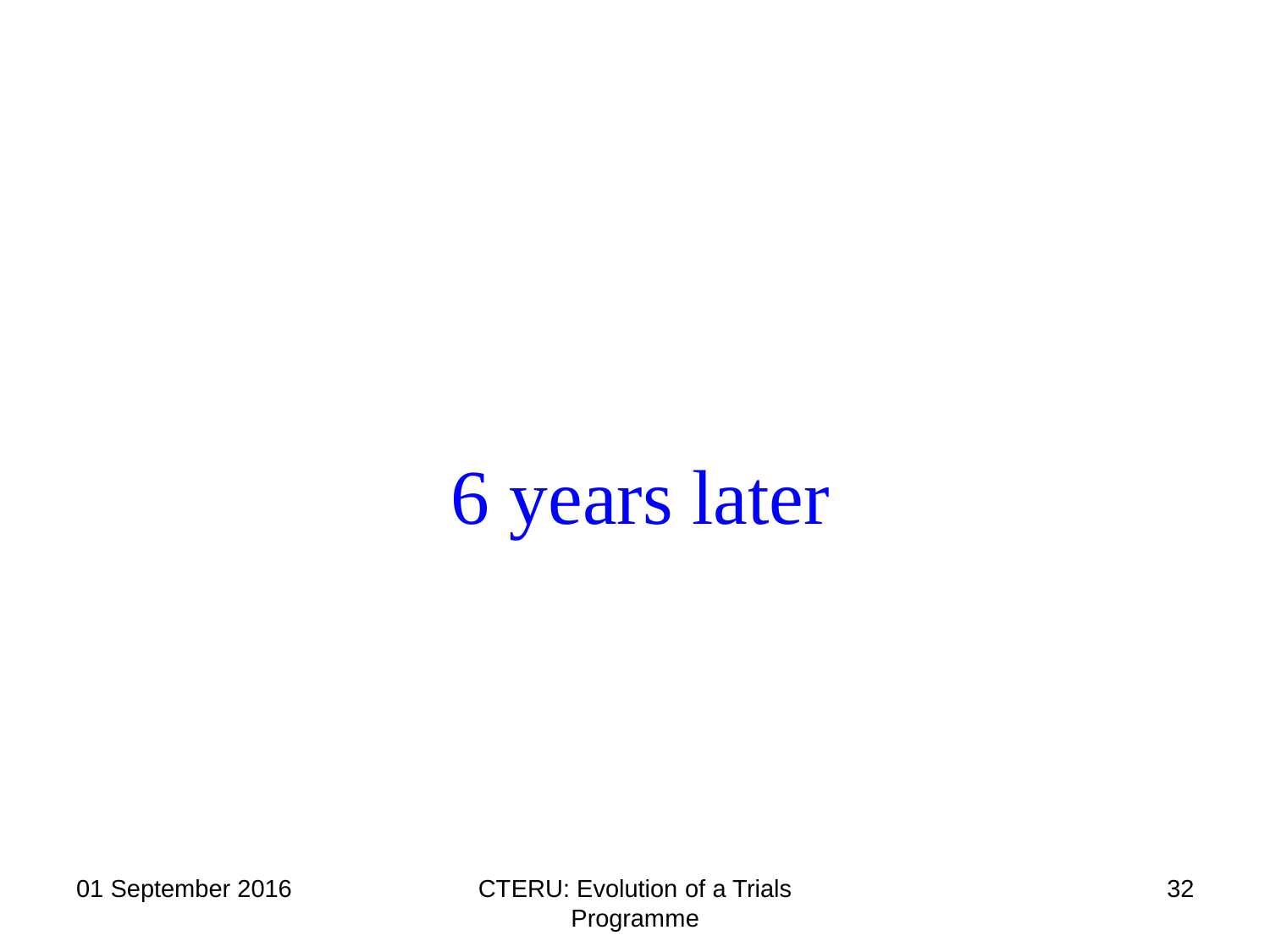## Tai, Wee, *et al* (2011)

Analysis and design of clinical trials involving competing risks endpoints. *Trials*, **12**, 127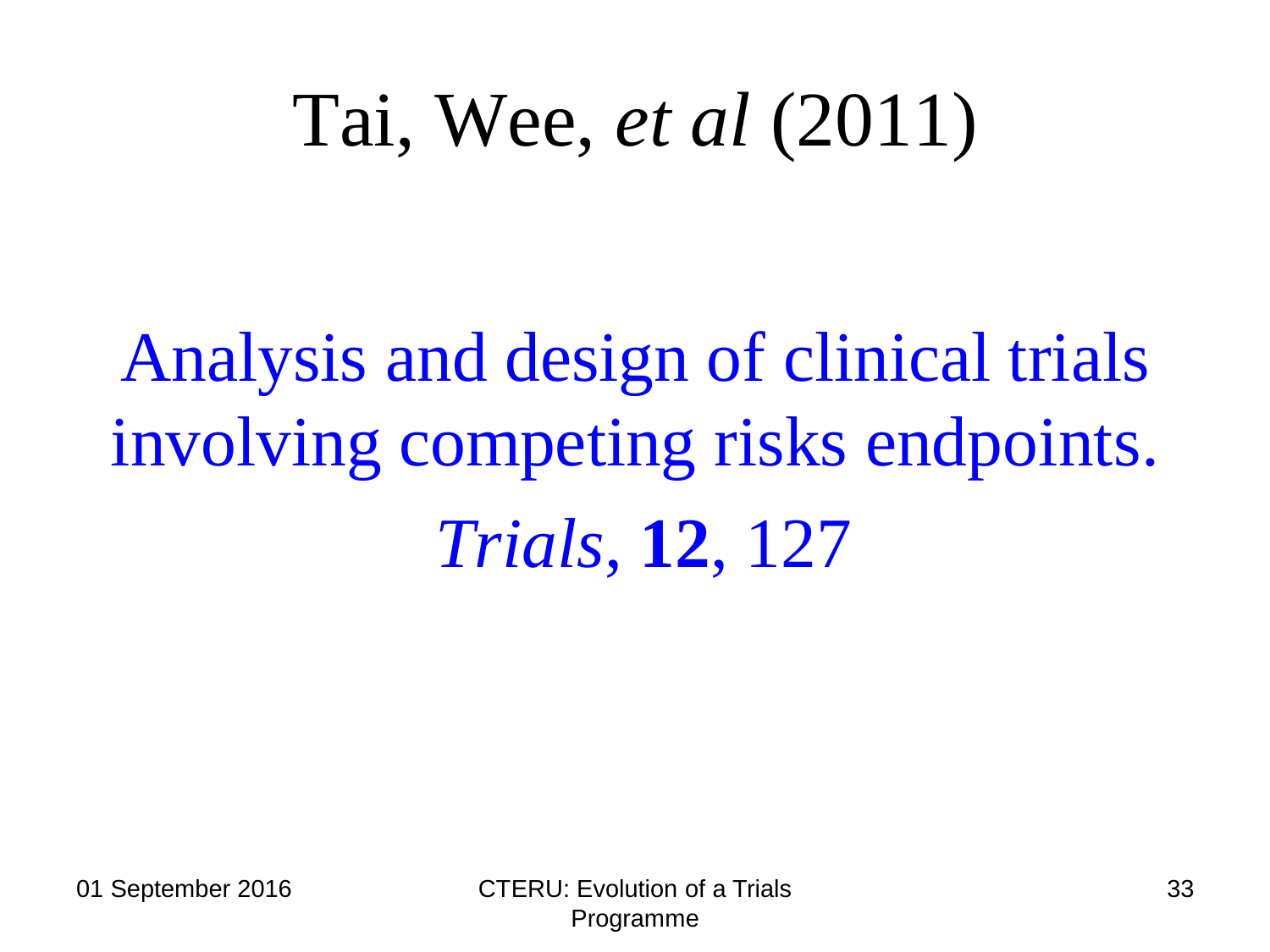## Designing a Confirmatory Trial

## Using a Bayesian Methodology?

#### AHCC03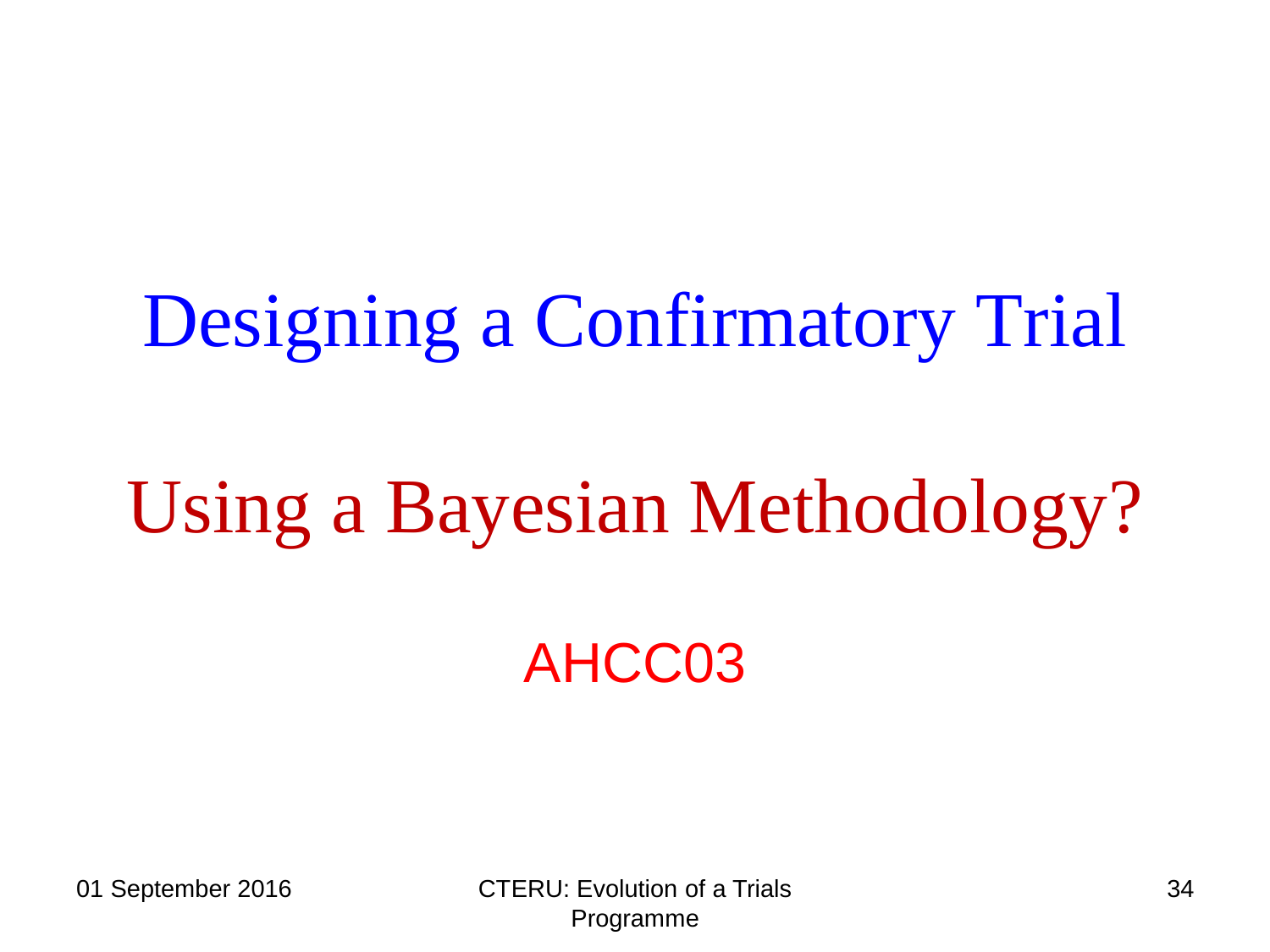## Lau, *et al* (1999)

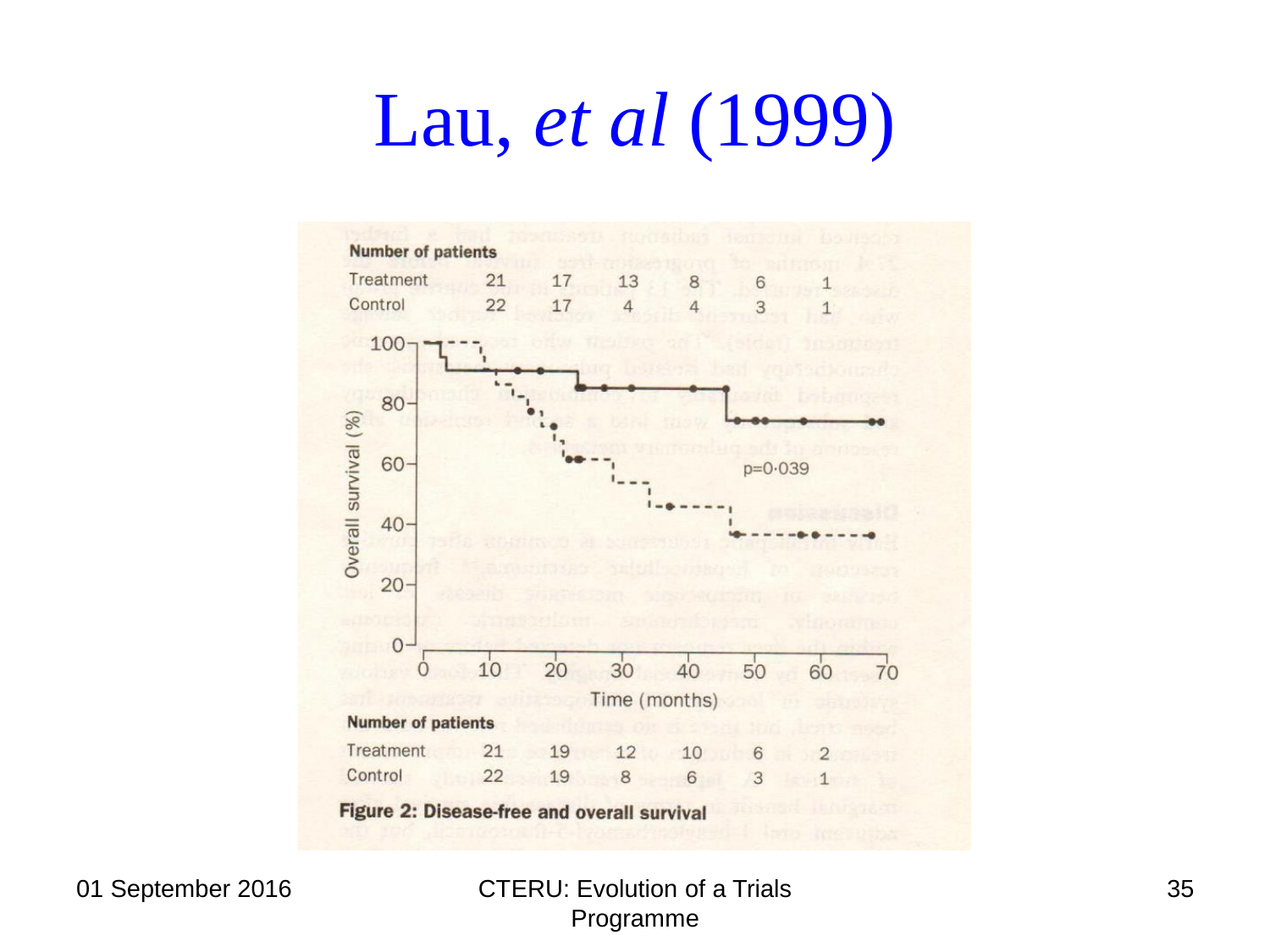#### Design Stage - Subjective Priors Tan, Chung, *et al* (2003)



Fig. 3. Prior, interim posterior, and final posterior distributions. Vertical bars indicate range of equivalence.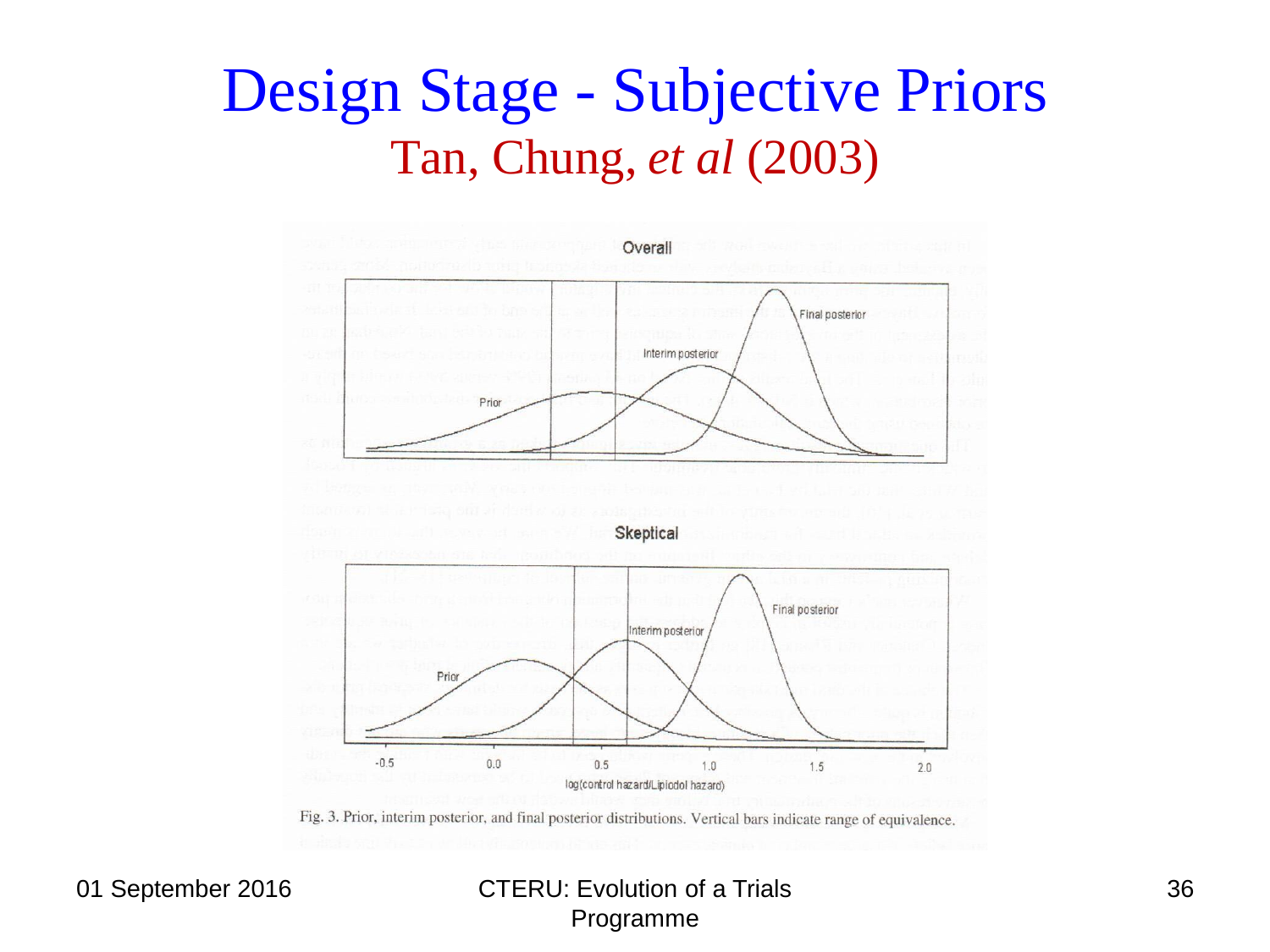#### AHCC03 Overall survival Chung, *et al* (2013) *World Journal of Surgery*

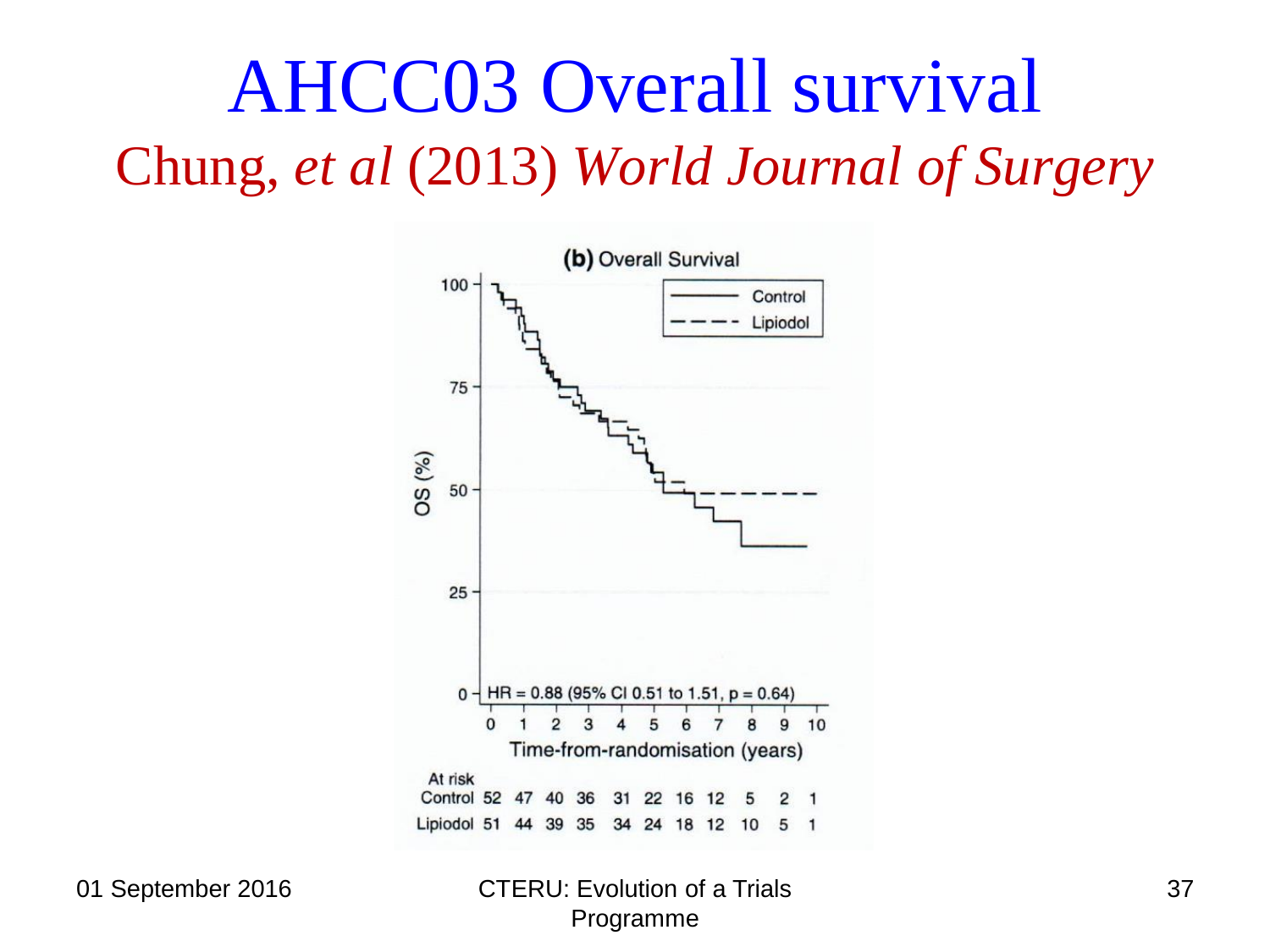#### AHCC03 Combining all information available

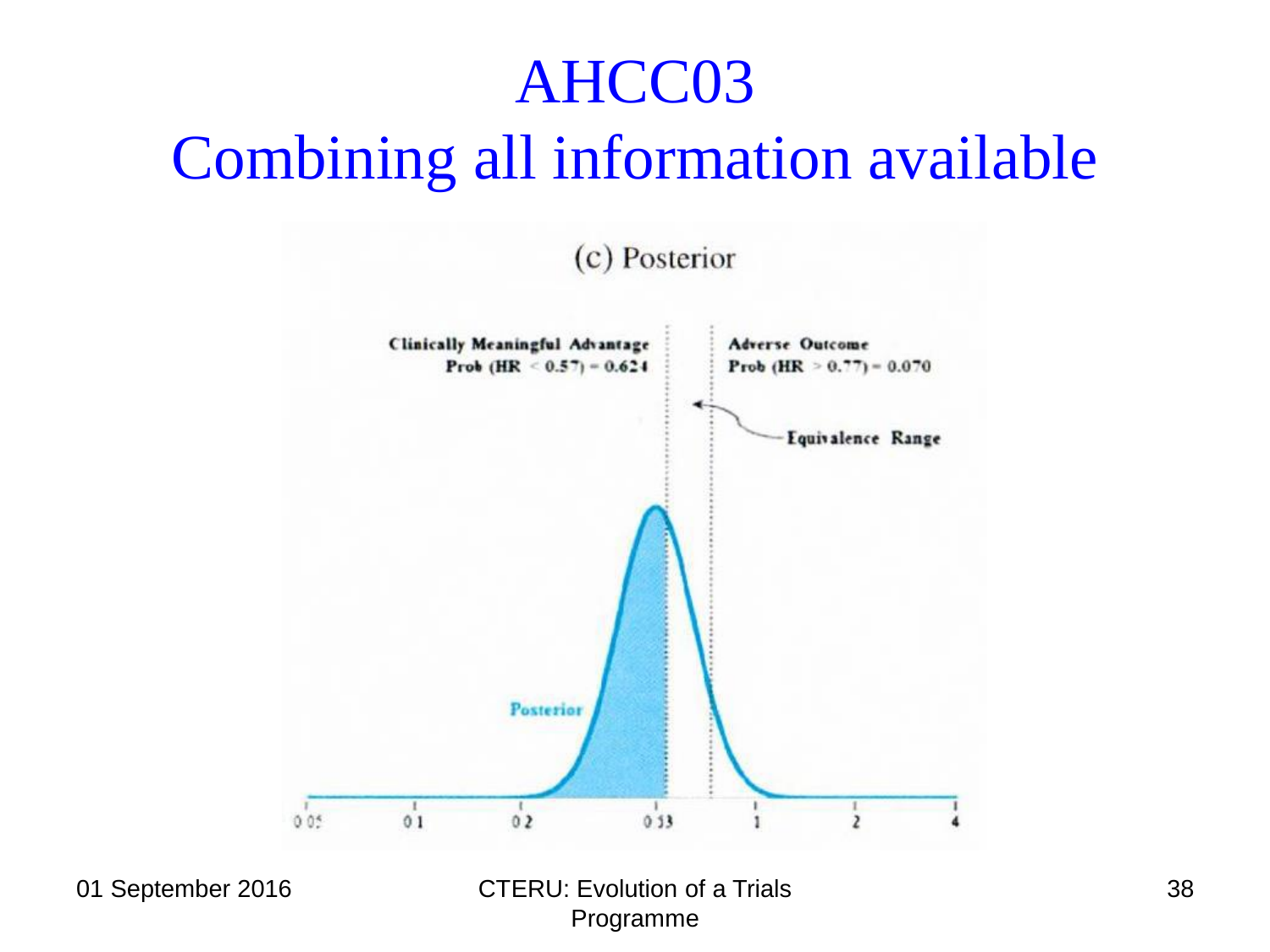#### Role of Iodine accumulated over time? Gandhi M, *et al* (2015)



Fig. 3. Evolving posterior HR accumulated from Elements extracted from pertinent studies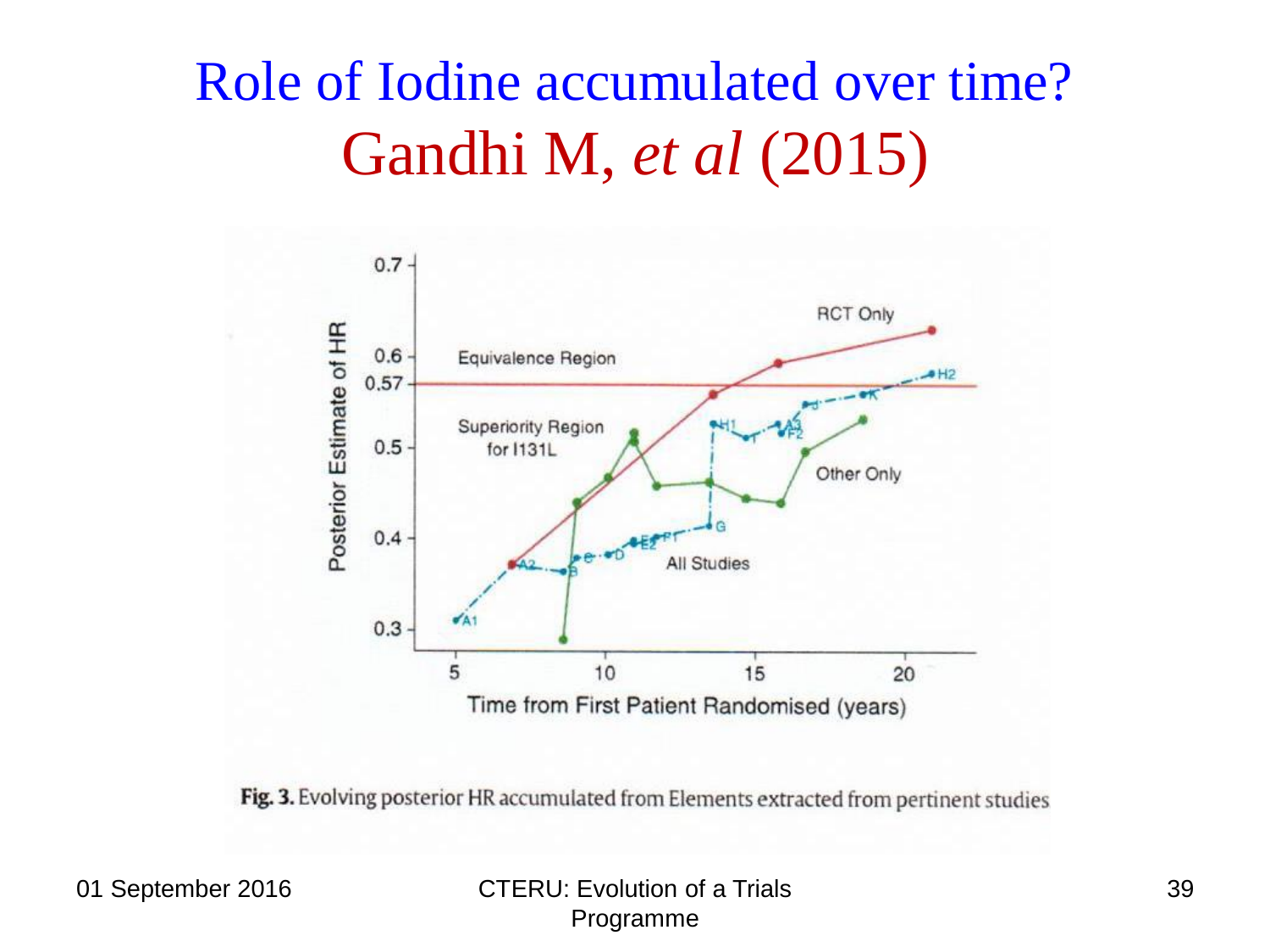Design, Conduct and Reporting of RCTs Intertwines with ever changing Statistical Methodology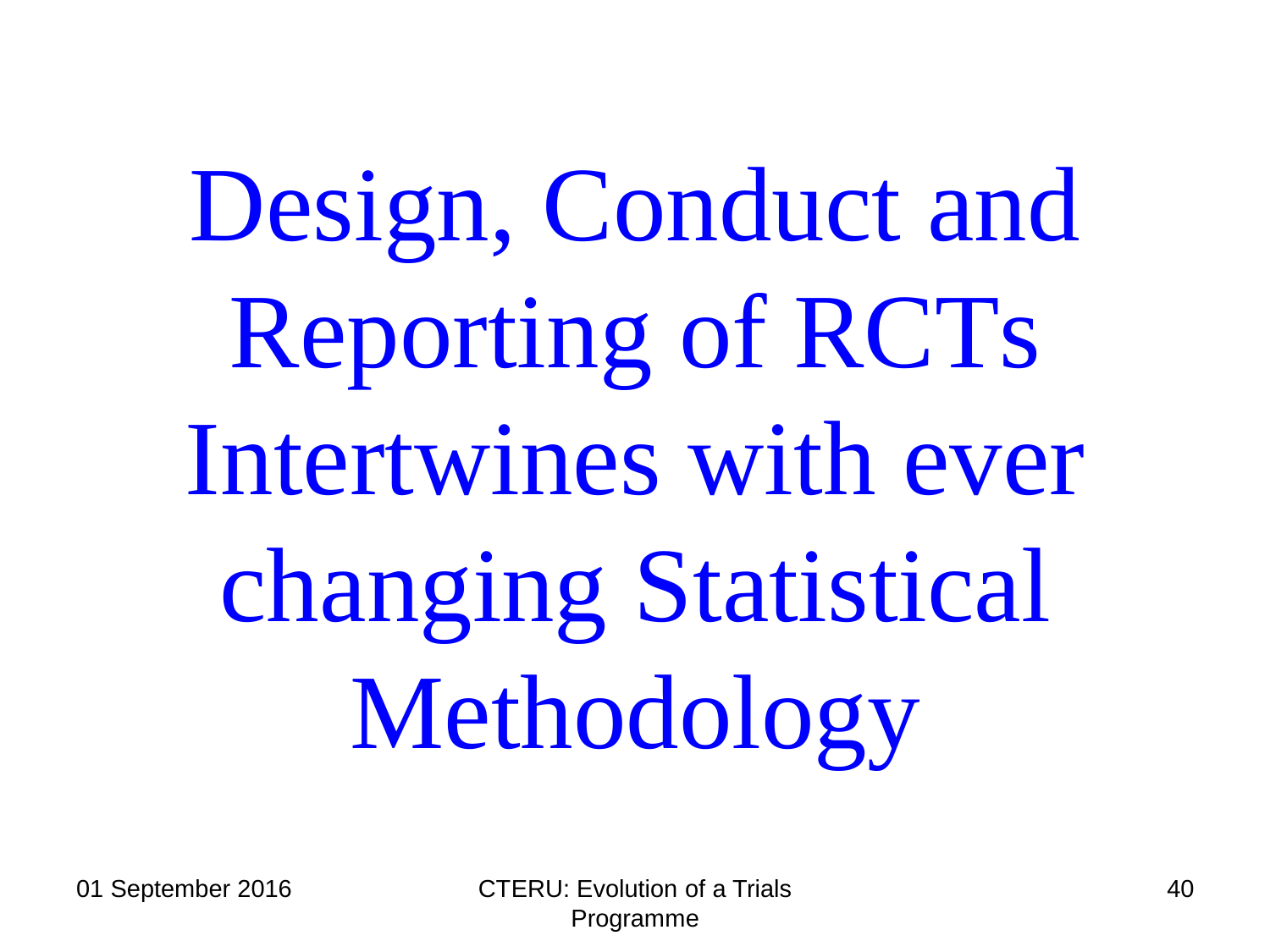## What next?

# **Randomised trials for** the Fitbit generation

Data from activity trackers and mobile phones can be used to craft personalised health interventions. But measuring the efficacy of these "treatments" requires a rethink of the traditional randomised trial. By Walter Dempsey, Peng Liao, Pedja Klasnja, Inbal Nahum-Shani and Susan A. Murphy